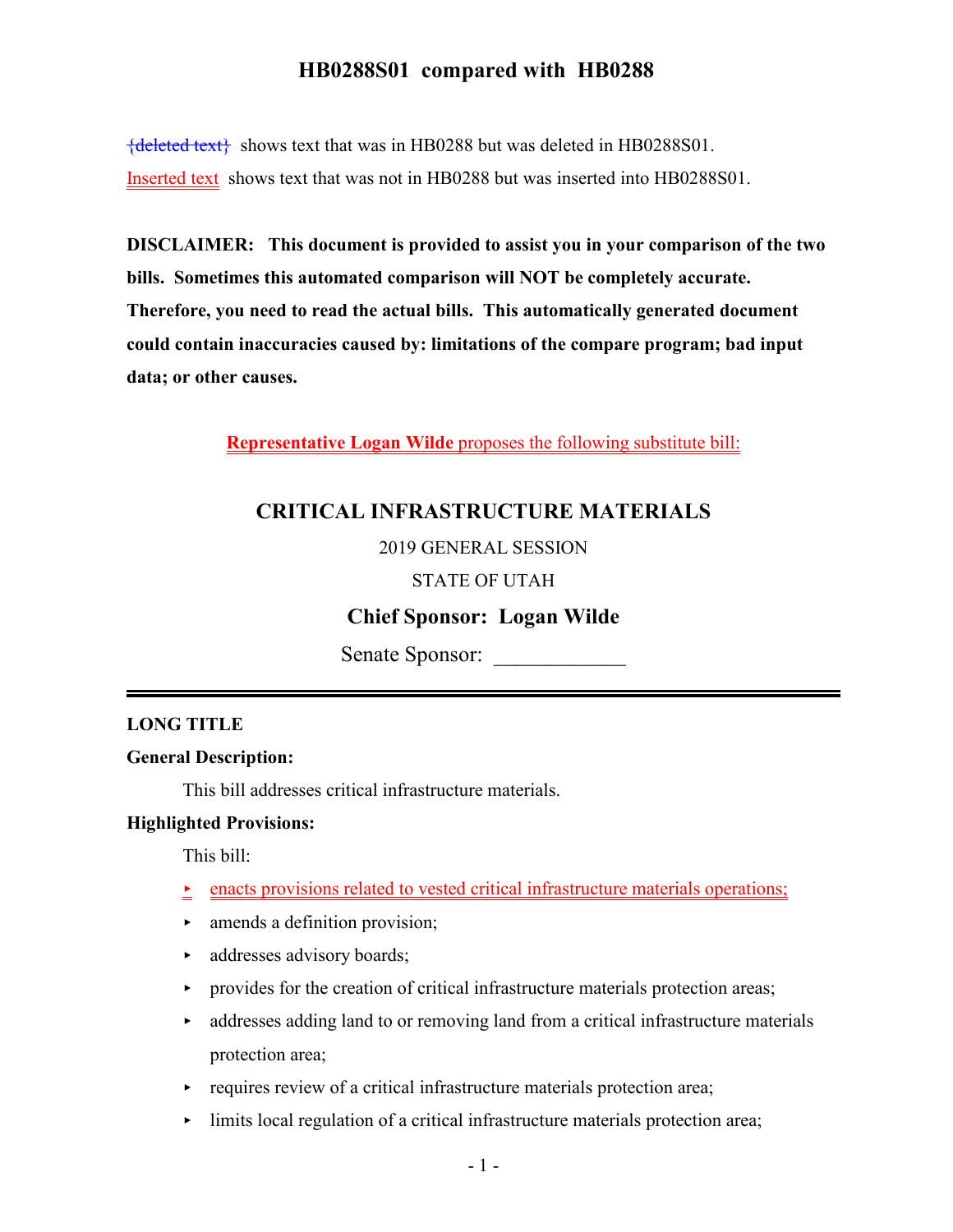|                                  |                       | limits local regulation of vested critical infrastructure materials operations;        |
|----------------------------------|-----------------------|----------------------------------------------------------------------------------------|
|                                  | $\blacktriangleright$ | addresses nuisances;                                                                   |
|                                  | ▶                     | requires certain recordings with the county recorder;                                  |
|                                  | $\blacktriangleright$ | addresses actions of state agencies related to critical infrastructure materials       |
|                                  |                       | protection areas;                                                                      |
|                                  |                       | restricts eminent domain; $\uparrow$                                                   |
|                                  |                       | enacts provisions related to vested critical infrastructure materials operations;} and |
|                                  | ▶.                    | makes technical and conforming changes.                                                |
| Money Appropriated in this Bill: |                       |                                                                                        |

None

#### **Other Special Clauses:**

None

#### **Utah Code Sections Affected:**

#### AMENDS:

**17-41-101**, as last amended by Laws of Utah 2015, Chapter 352

**17-41-201**, as last amended by Laws of Utah 2007, Chapter 179

**17-41-301**, as last amended by Laws of Utah 2011, Chapter 297

**17-41-302**, as last amended by Laws of Utah 2009, Chapter 388

**17-41-303**, as last amended by Laws of Utah 2006, Chapter 194

**17-41-304**, as last amended by Laws of Utah 2010, Chapter 90

**17-41-305**, as last amended by Laws of Utah 2006, Chapter 194

**17-41-306**, as last amended by Laws of Utah 2009, Chapter 376

**17-41-307**, as last amended by Laws of Utah 2017, Chapter 92

**17-41-402**, as last amended by Laws of Utah 2009, Chapter 376

{ **17-41-402.5**, as enacted by Laws of Utah 2009, Chapter 376

} **17-41-403**, as last amended by Laws of Utah 2009, Chapter 376 **17-41-404**, as last amended by Laws of Utah 2006, Chapter 194 **17-41-405**, as last amended by Laws of Utah 2010, Chapter 90 **17-41-406**, as last amended by Laws of Utah 2008, Chapter 168

ENACTS:

**{17-41-601}10-9a-901**, Utah Code Annotated 1953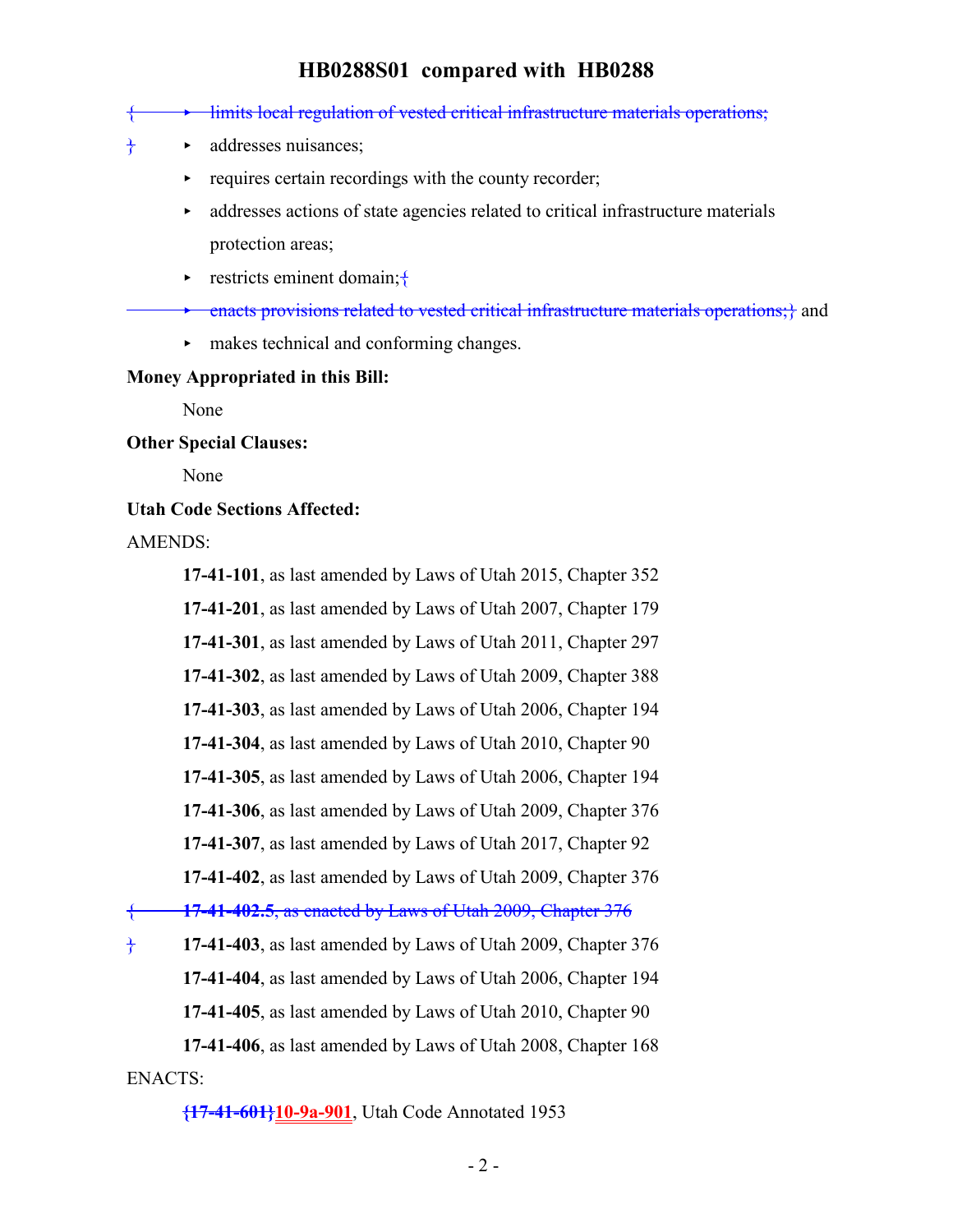**{17-41-602}10-9a-902**, Utah Code Annotated 1953

**{17-41-603}10-9a-903**, Utah Code Annotated 1953

**10-9a-904**, Utah Code Annotated 1953

**10-9a-905**, Utah Code Annotated 1953

**17-27a-1001**, Utah Code Annotated 1953

**17-27a-1002**, Utah Code Annotated 1953

**17-27a-1003**, Utah Code Annotated 1953

**17-27a-1004**, Utah Code Annotated 1953

**17-27a-1005**, Utah Code Annotated 1953

*Be it enacted by the Legislature of the state of Utah:*

Section 1. Section **10-9a-901** is enacted to read:

**Part 9. Vested Critical Infrastructure Materials Operations**

**10-9a-901. Definitions.**

As used in this part:

(1) "Critical infrastructure materials" means the same as that term is defined in Section 17-41-101.

(2) "Critical infrastructure materials operations" means the same as that term is defined in Section 17-41-101.

(3) "Critical infrastructure materials operator" means the same as that term is defined in Section 17-41-101.

(4) "Vested critical infrastructure materials operations" means critical infrastructure materials operations that existed or was conducted or otherwise engaged in before a political subdivision prohibits, restricts, or otherwise limits the critical infrastructure materials operations.

(5) "Vested critical infrastructure materials protection area" means a geographic area where vested critical infrastructure materials operations occurs, including each surface or subsurface land that a critical infrastructure materials operator with a vested critical infrastructure materials operations owns or controls.

Section 2. Section **10-9a-902** is enacted to read:

**10-9a-902. Vested critical infrastructure materials operations -- Conclusive**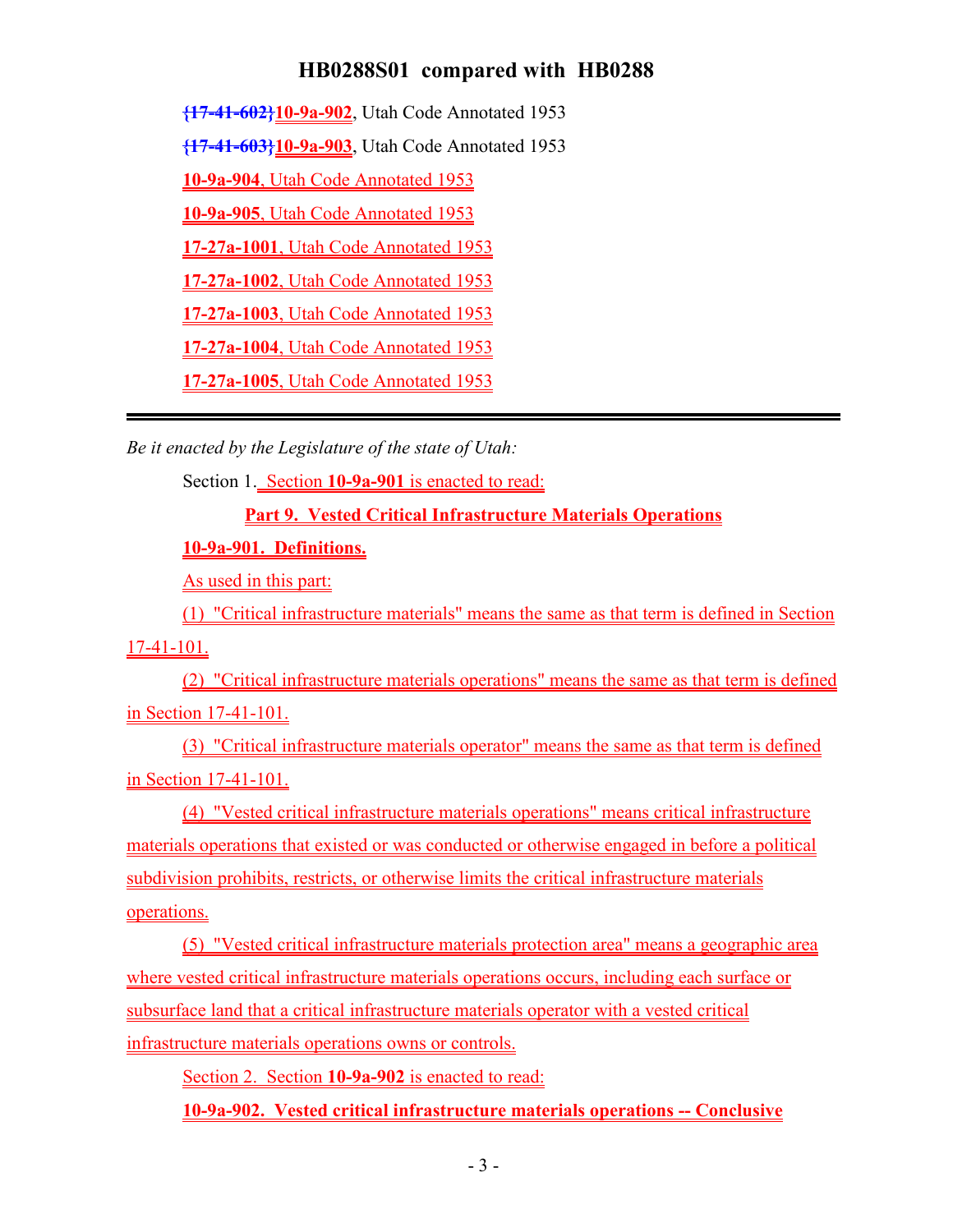#### **presumption.**

(1) (a) Critical infrastructure materials operations are conclusively presumed to be vested critical infrastructure materials operations if the critical infrastructure materials operations existed or was conducted or otherwise engaged in before a political subdivision prohibits, restricts, or otherwise limits the critical infrastructure materials operations.

(b) A person claiming that a vested critical infrastructure materials operations has been established has the burden of proof to show by the preponderance of the evidence that the vested critical infrastructure materials operations has been established.

(2) A vested critical infrastructure materials operations:

(a) runs with the land; and

(b) may be changed to another critical infrastructure materials operations without losing its status as a vested critical infrastructure materials operations.

(3) (a) A critical infrastructure materials operator with vested critical infrastructure materials operations shall file a declaration for recording in the office of the recorder of the county in which the vested critical infrastructure materials operations is located.

(b) A declaration under Subsection (3)(a) shall:

(i) contain a legal description of the land included within the vested critical infrastructure materials operations; and

(ii) provide notice of the vested critical infrastructure materials operations.

(4) A vested critical infrastructure materials operations protected area has the protections found in Title 17, Chapter 41, Agriculture, Industrial, or Critical Infrastructure Materials Protection Areas, for a critical infrastructure materials protection area, except that if there is a conflict between Title 17, Chapter 41, Agriculture, Industrial, or Critical Infrastructure Materials Protection Areas, and this part, this part governs.

Section 3. Section **10-9a-903** is enacted to read:

**10-9a-903. Rights of a critical infrastructure materials operator with a vested critical infrastructure materials operations -- Expanding vested critical infrastructure materials operations -- Notice.**

(1) Notwithstanding a political subdivision's prohibition, restriction, or other limitation on a critical infrastructure materials operations adopted after the establishment of the critical infrastructure materials operations, the rights of a critical infrastructure materials operator with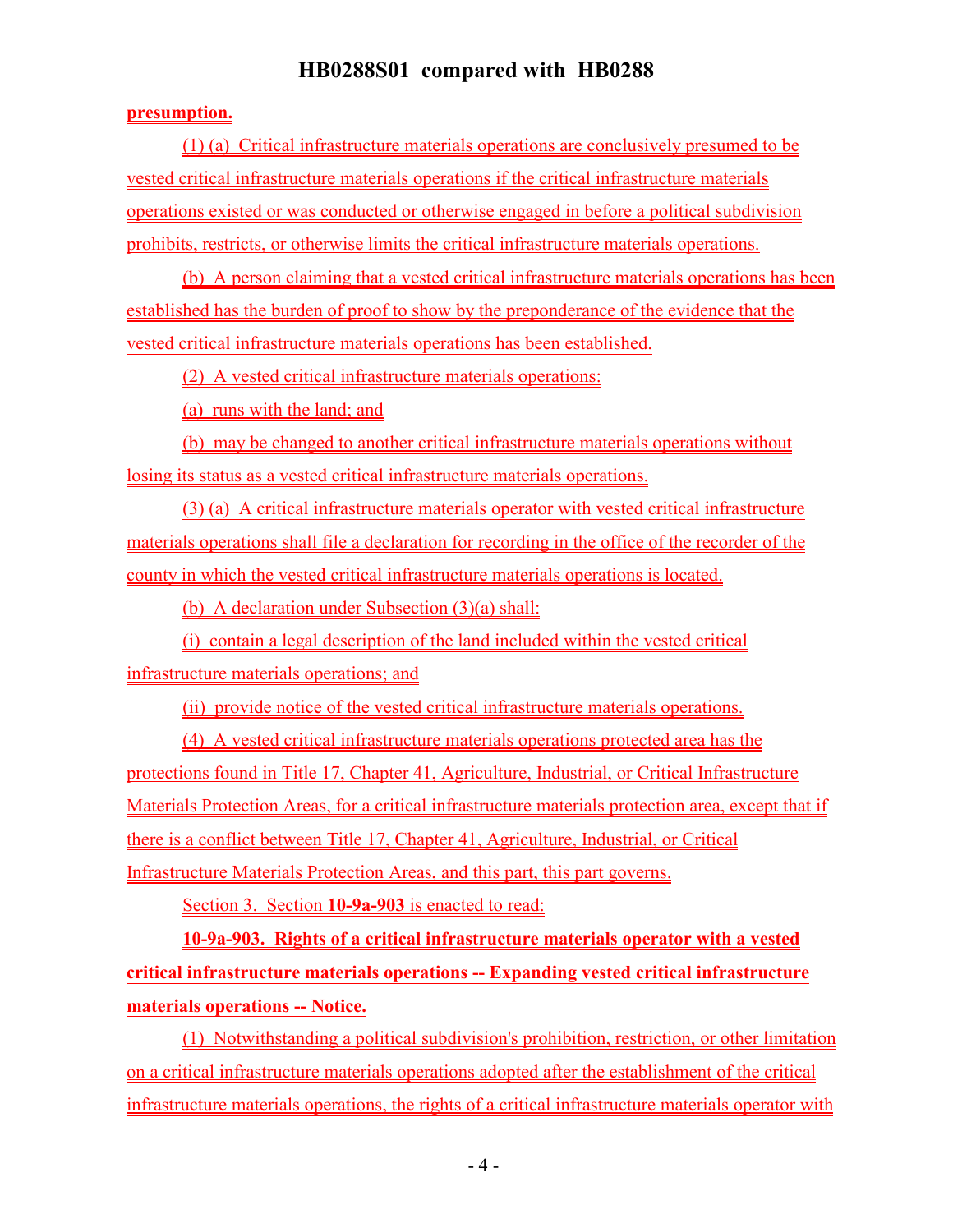vested critical infrastructure materials operations include the right to:

(a) progress, extend, enlarge, grow, or expand the vested critical infrastructure materials operations to land that the critical infrastructure materials operator owns or controls;

(b) expand the vested critical infrastructure materials operations to any new land that is contiguous and related in critical infrastructure materials to surface or subsurface land that the critical infrastructure materials operator already owns or controls;

(c) use, operate, construct, reconstruct, restore, extend, expand, maintain, repair, alter, substitute, modernize, upgrade, and replace equipment, processes, facilities, and buildings on any surface or subsurface land that the critical infrastructure materials operator owns or controls;

(d) increase production or volume, alter the method of excavating or extracting, and process a different or additional critical infrastructure material than previously owned on any surface or subsurface land that the critical infrastructure materials operator owns or controls; and

(e) discontinue, suspend, terminate, deactivate, or continue and reactivate, temporarily or permanently, all or any part of the critical infrastructure materials operations.

(2) Notwithstanding the other provisions of this section from May 14, 2019, to July 1, 2020, a vested critical infrastructure materials operator may expand a vested critical infrastructure materials operator only if:

(a) the land to which the vested critical infrastructure materials operator expands is contiguous with land that the vested critical infrastructure materials operator owns or controls;

(b) the vested critical infrastructure materials operator owns or leases the land to which the vested critical infrastructure materials operator expands as of February 1, 2019; and

(c) the land is zoned for vested critical infrastructure materials operations.

Section 4. Section **10-9a-904** is enacted to read:

#### **10-9a-904. Notice.**

For any new subdivision development located in whole or in part within 1,000 feet of the boundary of a vested critical infrastructure materials operations, the owner of the development shall provide notice on any plat filed with the county recorder the following notice:

"Vested Critical Infrastructure Materials Protection Area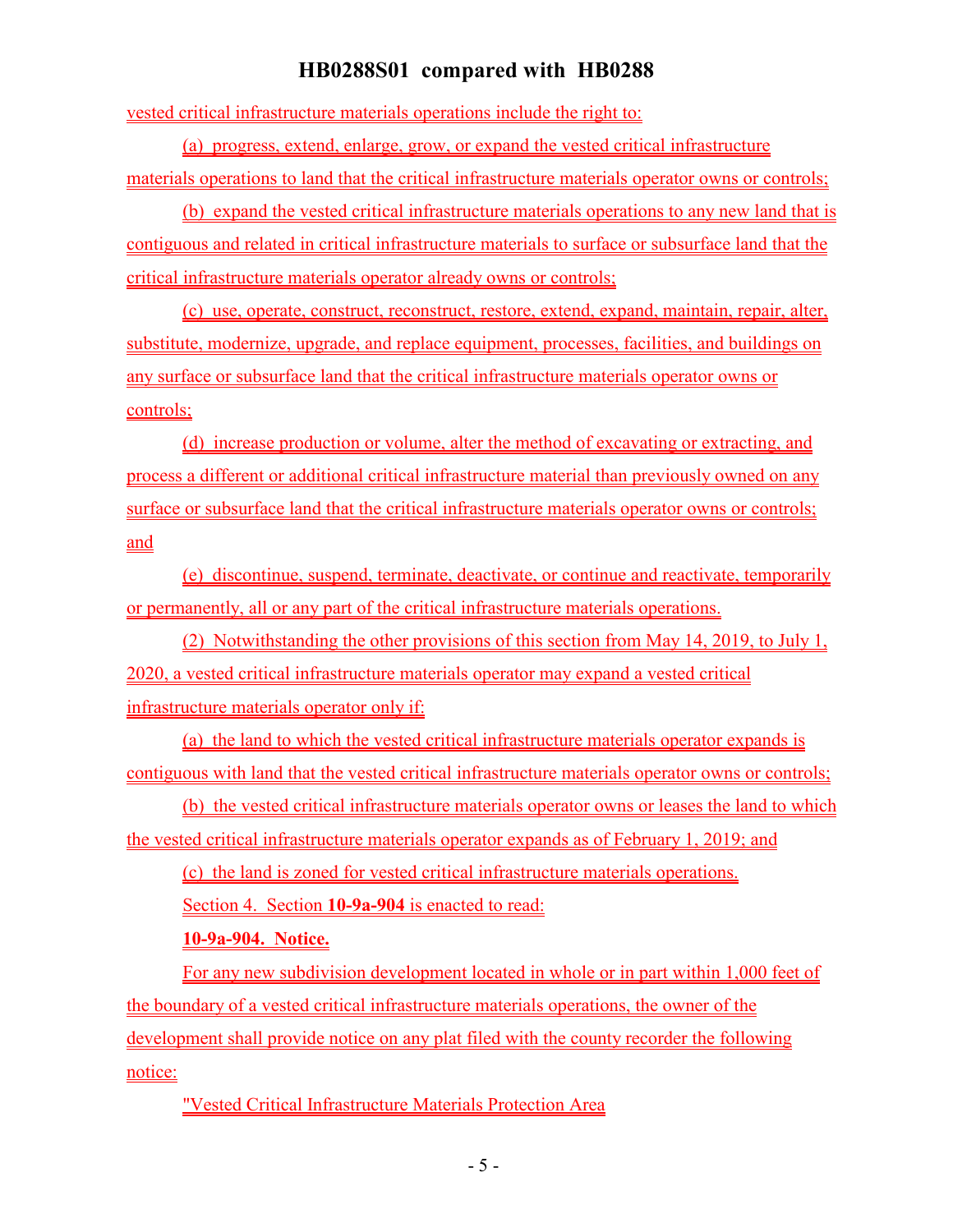This property is located in the vicinity of an established critical infrastructure materials protection area in which critical infrastructure materials operations have been afforded the highest priority use status. It can be anticipated that such operations may now or in the future be conducted on property included in the critical infrastructure materials protection area. The use and enjoyment of this property is expressly conditioned on acceptance of any annoyance or inconvenience that may result from such normal critical infrastructure materials operations."

Section 5. Section **10-9a-905** is enacted to read:

### **10-9a-905. Abandonment of a vested critical infrastructure materials operations.**

(1) A critical infrastructure materials operator may abandon some or all of a vested critical infrastructure materials operations use only as provided in this section.

(2) To abandon some or all of a vested critical infrastructure materials operations, a critical infrastructure materials operator shall record a written declaration of abandonment with the recorder of the county in which the vested critical infrastructure materials operations being abandoned is located.

(3) The written declaration of abandonment under Subsection (2) shall specify the vested critical infrastructure materials operations or the portion of the vested critical infrastructure materials operations being abandoned.

Section 6. Section **17-27a-1001** is enacted to read:

## **Part 10. Vested Critical Infrastructure Materials Operations**

## **17-27a-1001. Definitions.**

As used in this part:

(1) "Critical infrastructure materials" means the same as that term is defined in Section 17-41-101.

(2) "Critical infrastructure materials operations" means the same as that term is defined in Section 17-41-101.

(3) "Critical infrastructure materials operator" means the same as that term is defined in Section 17-41-101.

(4) "Vested critical infrastructure materials operations" means critical infrastructure materials operations that existed or was conducted or otherwise engaged in before a political subdivision prohibits, restricts, or otherwise limits the critical infrastructure materials operations.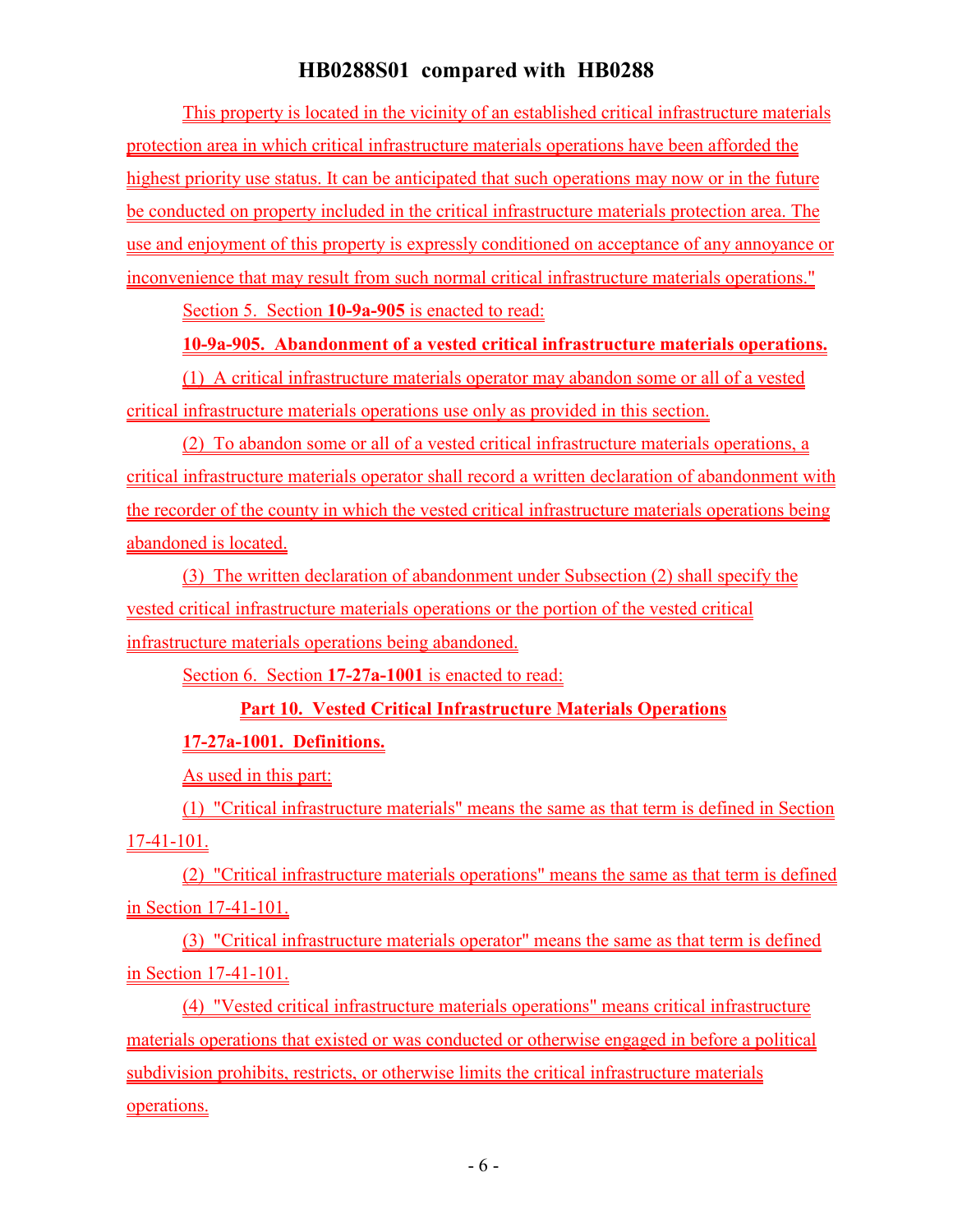(5) "Vested critical infrastructure materials protection area" means a geographic area where vested critical infrastructure materials operations occurs, including each surface or subsurface land that a critical infrastructure materials operator with a vested critical infrastructure materials operations owns or controls.

Section 7. Section **17-27a-1002** is enacted to read:

# **17-27a-1002. Vested critical infrastructure materials operations -- Conclusive presumption.**

(1) (a) Critical infrastructure materials operations are conclusively presumed to be vested critical infrastructure materials operations if the critical infrastructure materials operations existed or was conducted or otherwise engaged in before a political subdivision prohibits, restricts, or otherwise limits the critical infrastructure materials operations.

(b) A person claiming that a vested critical infrastructure materials operations has been established has the burden of proof to show by the preponderance of the evidence that the vested critical infrastructure materials operations has been established.

(2) A vested critical infrastructure materials operations:

(a) runs with the land; and

(b) may be changed to another critical infrastructure materials operations without losing its status as a vested critical infrastructure materials operations.

(3) (a) A critical infrastructure materials operator with vested critical infrastructure materials operations shall file a declaration for recording in the office of the recorder of the county in which the vested critical infrastructure materials operations is located.

(b) A declaration under Subsection (3)(a) shall:

(i) contain a legal description of the land included within the vested critical infrastructure materials operations; and

(ii) provide notice of the vested critical infrastructure materials operations.

(4) A vested critical infrastructure materials operations protected area has the protections found in Title 17, Chapter 41, Agriculture, Industrial, or Critical Infrastructure Materials Protection Areas, for a critical infrastructure materials protection area, except that if there is a conflict between Title 17, Chapter 41, Agriculture, Industrial, or Critical Infrastructure Materials Protection Areas, and this part, this part governs.

Section 8. Section **17-27a-1003** is enacted to read: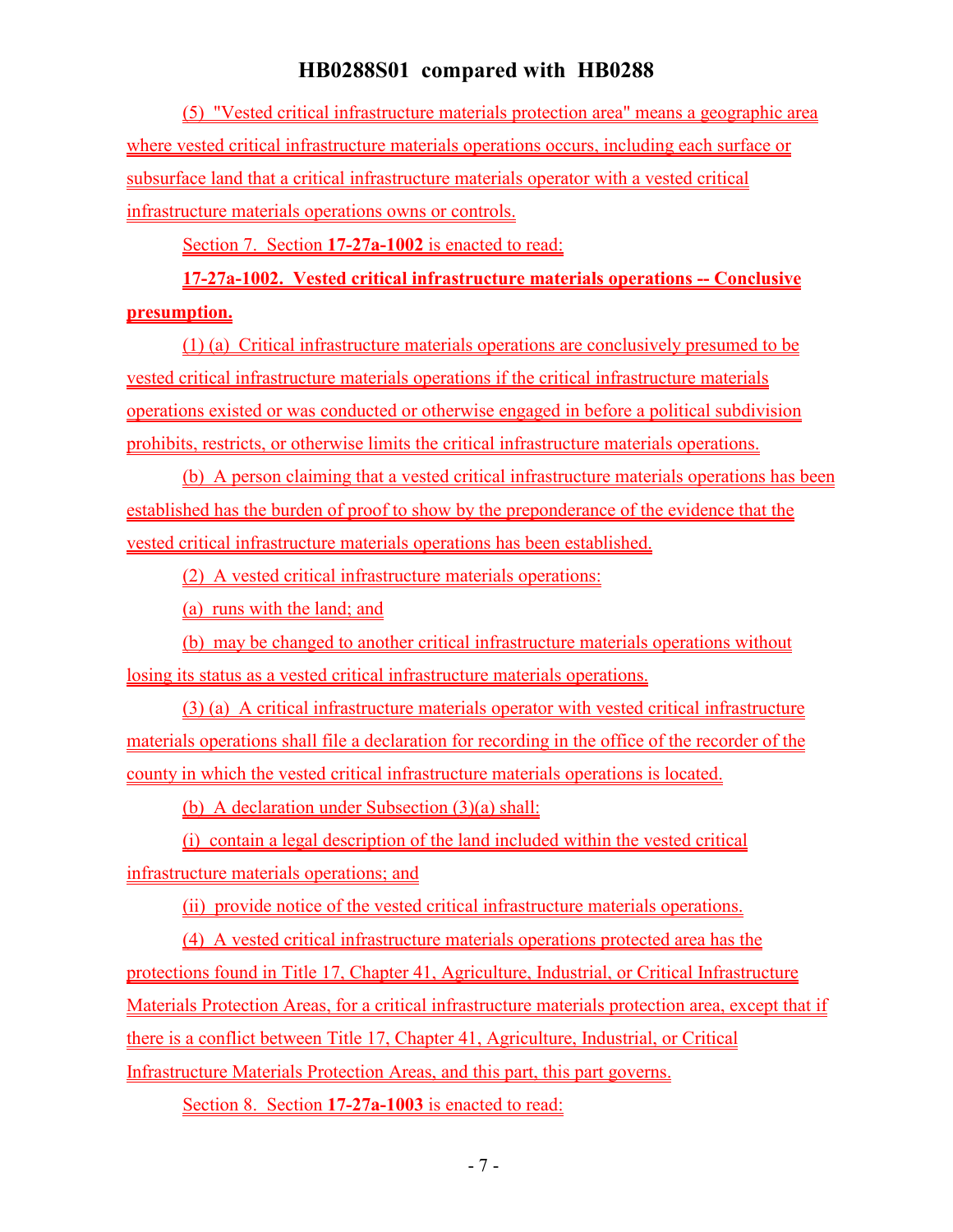**17-27a-1003. Rights of a critical infrastructure materials operator with a vested critical infrastructure materials operations -- Expanding vested critical infrastructure materials operations -- Notice.**

(1) Notwithstanding a political subdivision's prohibition, restriction, or other limitation on a critical infrastructure materials operations adopted after the establishment of the critical infrastructure materials operations, the rights of a critical infrastructure materials operator with vested critical infrastructure materials operations include the right to:

(a) progress, extend, enlarge, grow, or expand the vested critical infrastructure materials operations to land that the critical infrastructure materials operator owns or controls;

(b) expand the vested critical infrastructure materials operations to any new land that is contiguous and related in critical infrastructure materials to surface or subsurface land that the critical infrastructure materials operator already owns or controls;

(c) use, operate, construct, reconstruct, restore, extend, expand, maintain, repair, alter, substitute, modernize, upgrade, and replace equipment, processes, facilities, and buildings on any surface or subsurface land that the critical infrastructure materials operator owns or controls;

(d) increase production or volume, alter the method of excavating or extracting, and process a different or additional critical infrastructure material than previously owned on any surface or subsurface land that the critical infrastructure materials operator owns or controls; and

(e) discontinue, suspend, terminate, deactivate, or continue and reactivate, temporarily or permanently, all or any part of the critical infrastructure materials operations.

(2) Notwithstanding the other provisions of this section from May 14, 2019, to July 1, 2020, a vested critical infrastructure materials operator may expand a vested critical infrastructure materials operator only if:

(a) the land to which the vested critical infrastructure materials operator expands is contiguous with land that the vested critical infrastructure materials operator owns or controls;

(b) the vested critical infrastructure materials operator owns or leases the land to which the vested critical infrastructure materials operator expands as of February 1, 2019; and

(c) the land is zoned for vested critical infrastructure materials operations.

Section 9. Section **17-27a-1004** is enacted to read: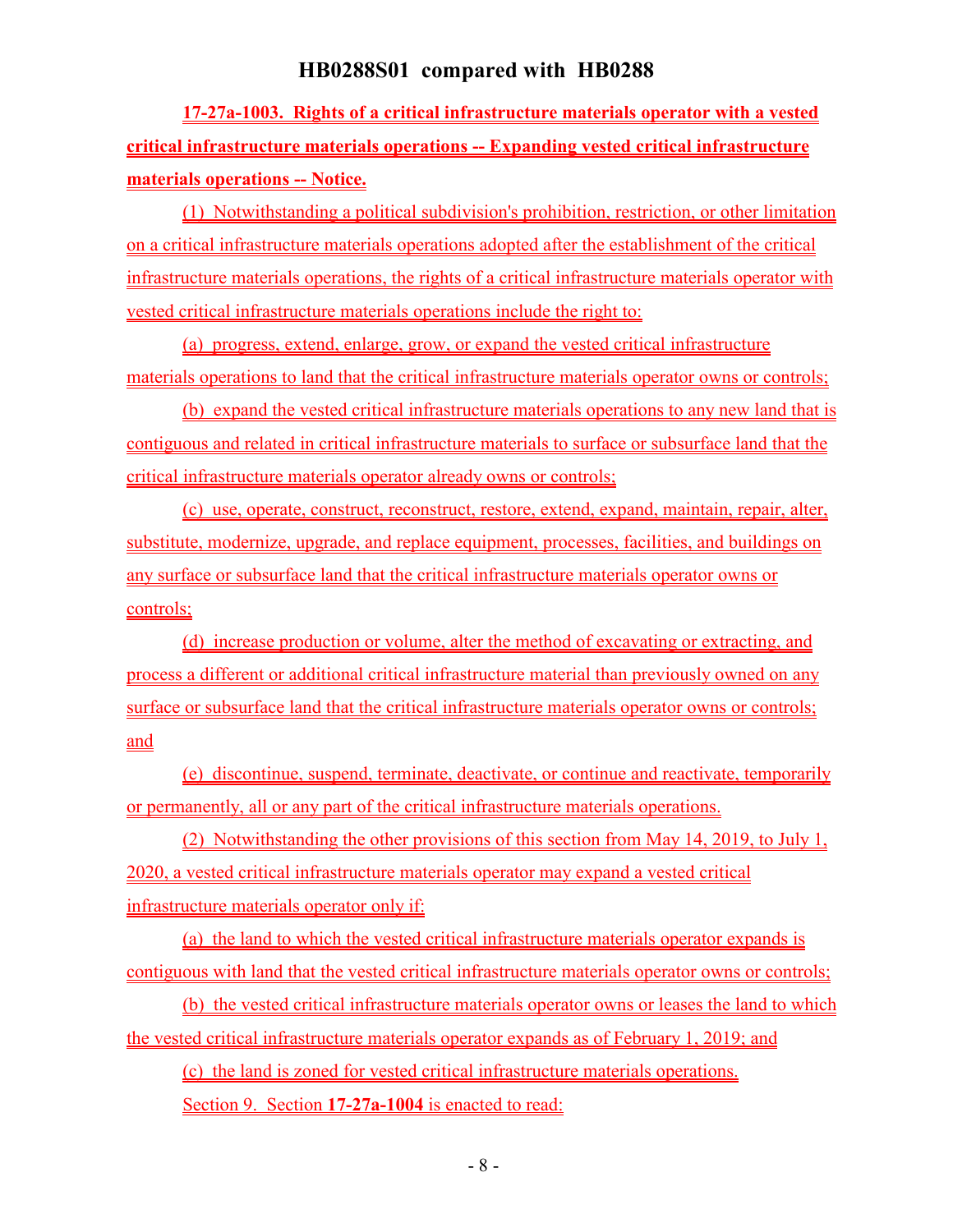### **17-27a-1004. Notice.**

For any new subdivision development located in whole or in part within 1,000 feet of the boundary of a vested critical infrastructure materials operations, the owner of the development shall provide notice on any plat filed with the county recorder the following notice:

"Vested Critical Infrastructure Materials Protection Area

This property is located in the vicinity of an established critical infrastructure materials protection area in which critical infrastructure materials operations have been afforded the highest priority use status. It can be anticipated that such operations may now or in the future be conducted on property included in the critical infrastructure materials protection area. The use and enjoyment of this property is expressly conditioned on acceptance of any annoyance or inconvenience that may result from such normal critical infrastructure materials operations."

Section 10. Section **17-27a-1005** is enacted to read:

**17-27a-1005. Abandonment of a vested critical infrastructure materials**

### **operations.**

(1) A critical infrastructure materials operator may abandon some or all of a vested critical infrastructure materials operations use only as provided in this section.

(2) To abandon some or all of a vested critical infrastructure materials operations, a critical infrastructure materials operator shall record a written declaration of abandonment with the recorder of the county in which the vested critical infrastructure materials operations being abandoned is located.

(3) The written declaration of abandonment under Subsection (2) shall specify the vested critical infrastructure materials operations or the portion of the vested critical infrastructure materials operations being abandoned.

Section 11. Section **17-41-101** is amended to read:

# **CHAPTER 41. AGRICULTURE, INDUSTRIAL, OR CRITICAL INFRASTRUCTURE MATERIALS PROTECTION AREAS**

### **17-41-101. Definitions.**

As used in this chapter:

- (1) "Advisory board" means:
- (a) for an agriculture protection area, the agriculture protection area advisory board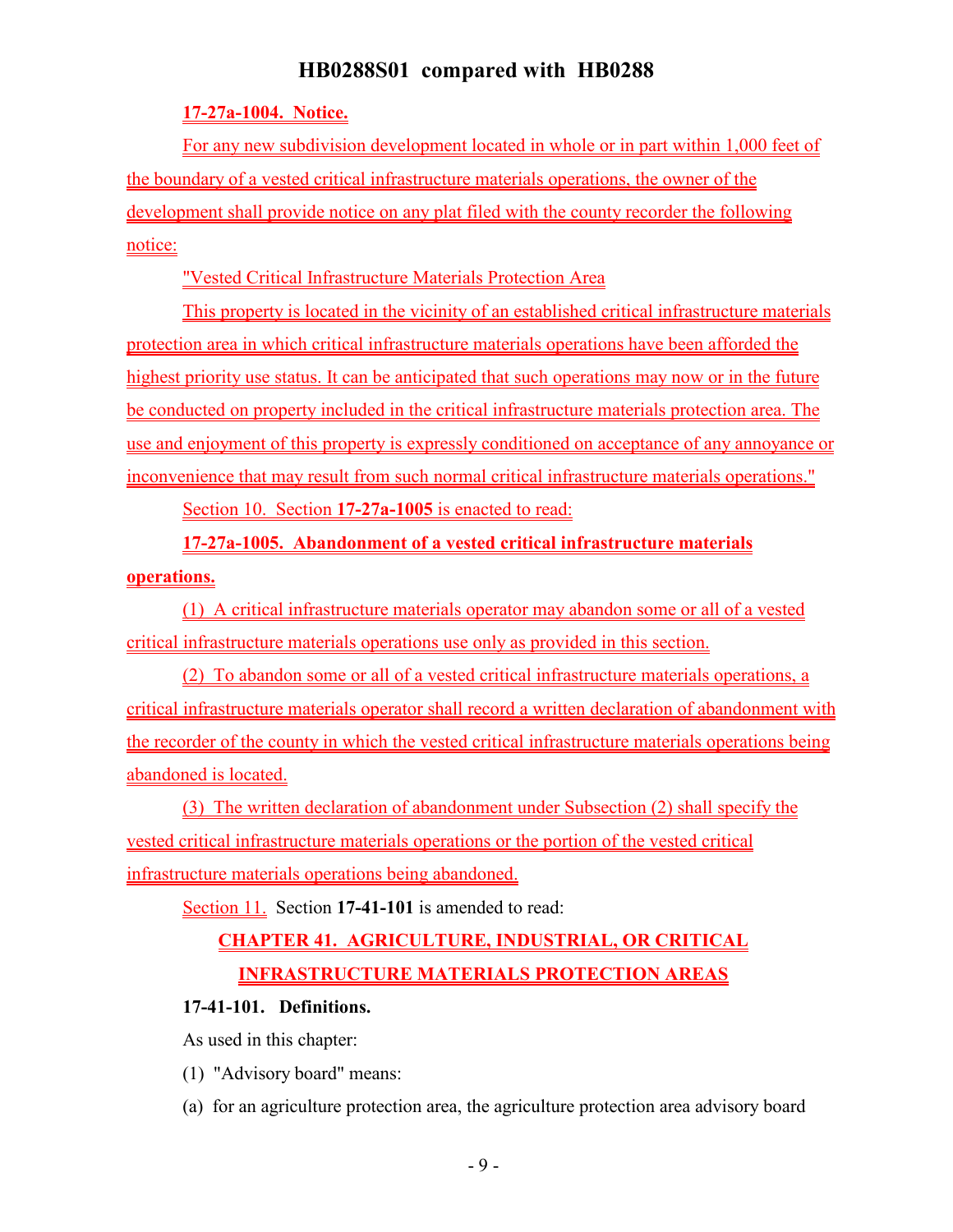created as provided in Section 17-41-201;  $\lceil \text{and} \rceil$ 

(b) for an industrial protection area, the industrial protection area advisory board created as provided in Section 17-41-201[.]; and

(c) for a critical infrastructure materials protection area, the critical infrastructure materials protection area advisory board created as provided in Section 17-41-201.

(2) (a) "Agriculture production" means production for commercial purposes of crops, livestock, and livestock products.

(b) "Agriculture production" includes the processing or retail marketing of any crops, livestock, and livestock products when more than 50% of the processed or merchandised products are produced by the farm operator.

(3) "Agriculture protection area" means a geographic area created under the authority of this chapter that is granted the specific legal protections contained in this chapter.

(4) "Applicable legislative body" means:

(a) with respect to a proposed agriculture protection area  $[\sigma r]_1$  industrial protection area, or critical infrastructure materials protection area:

(i) the legislative body of the county in which the land proposed to be included in  $\lceil \frac{a_n}{n} \rceil$ agriculture protection area or industrial the relevant protection area is located, if the land is within the unincorporated part of the county; or

(ii) the legislative body of the city or town in which the land proposed to be included in [an agriculture protection area or industrial] the relevant protection area is located; and

(b) with respect to an existing agriculture protection area  $[\sigma\tau]$ , industrial protection area, or critical infrastructure materials protection area:

(i) the legislative body of the county in which the [agriculture protection area or industrial] relevant protection area is located, if the [agriculture protection area or industrial] relevant protection area is within the unincorporated part of the county; or

(ii) the legislative body of the city or town in which the agriculture protection area or industrial] relevant protection area is located.

(5) "Board" means the Board of Oil, Gas, and Mining created in Section 40-6-4.

(6) "Critical infrastructure materials" means sand, gravel, or rock aggregate.

(7) "Critical infrastructure materials operations" means the extraction, excavation, processing, or reprocessing of critical infrastructure materials.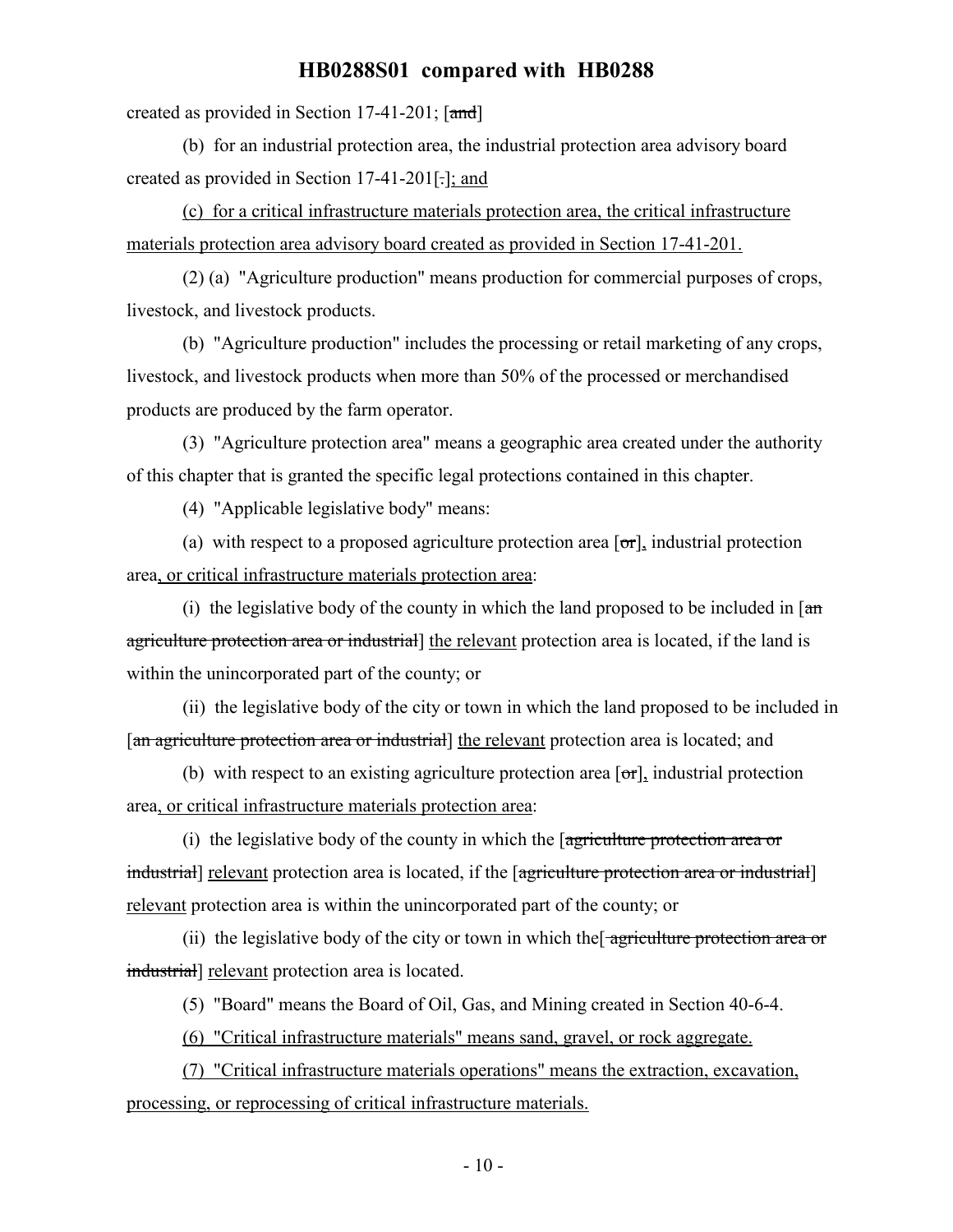(8) "Critical infrastructure materials operator" means a natural person, corporation, association, partnership, receiver, trustee, executor, administrator, guardian, fiduciary, agent, or other organization or representative, either public or private, including a successor, assign, affiliate, subsidiary, and related parent company, that:

(a) owns, controls, or manages a critical infrastructure materials operation; and

(b) has produced commercial quantities of critical infrastructure materials from the critical infrastructure materials operations.

(9)  $\{(9)$   $\{(a)\}\$  "Critical infrastructure materials protection area" means a geographic area created under the authority of this chapter on or after May 14, 2019, that is granted the specific legal protections contained in this chapter.

{ (b) "Critical infrastructure materials protection area" does not include a vested critical infrastructure materials protection area.

 $\frac{1}{6}$  [(6)] (10) "Crops, livestock, and livestock products" includes:

(a) land devoted to the raising of useful plants and animals with a reasonable expectation of profit, including:

- (i) forages and sod crops;
- (ii) grains and feed crops;
- (iii) livestock as defined in Section 59-2-102;
- (iv) trees and fruits; or
- (v) vegetables, nursery, floral, and ornamental stock; or

(b) land devoted to and meeting the requirements and qualifications for payments or other compensation under a crop-land retirement program with an agency of the state or federal government.

 $[(7)]$  (11) "Division" means the Division of Oil, Gas, and Mining created in Section 40-6-15.

 $[(8)]$  (12) "Industrial protection area" means a geographic area created under the authority of this chapter that is granted the specific legal protections contained in this chapter.

 $[\langle 9\rangle]$  (13) "Mine operator" means a natural person, corporation, association, partnership, receiver, trustee, executor, administrator, guardian, fiduciary, agent, or other organization or representative, either public or private, including a successor, assign, affiliate, subsidiary, and related parent company, that, as of January 1, 2009: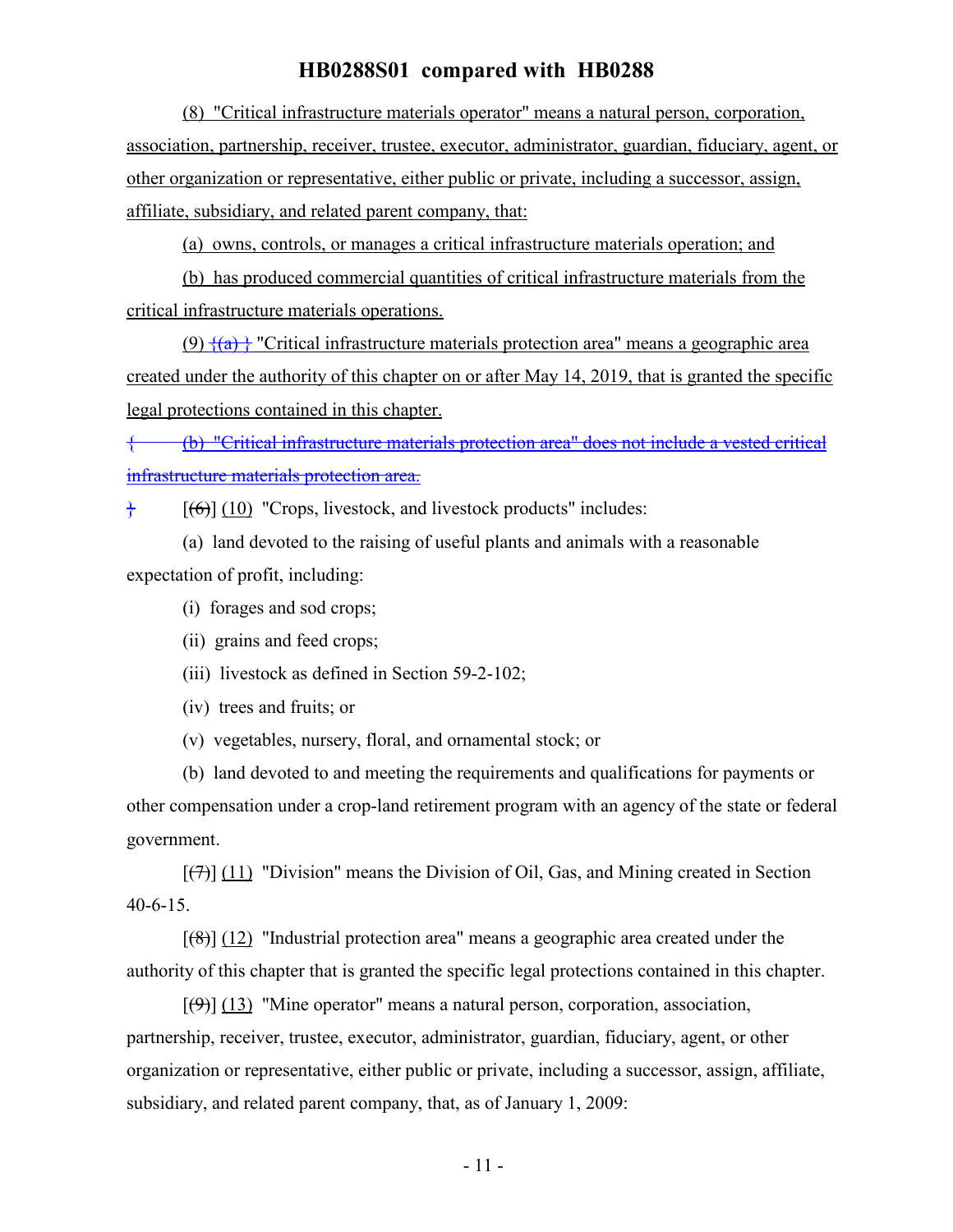(a) owns, controls, or manages a mining use under a large mine permit issued by the division or the board; and

(b) has produced commercial quantities of a mineral deposit from the mining use.

 $[({10})]$  (14) "Mineral deposit" has the same meaning as defined in Section 40-8-4, but excludes:

(a) building stone, decorative rock, and landscaping rock; and

(b) consolidated rock that:

(i) is not associated with another deposit of minerals;

(ii) is or may be extracted from land; and

(iii) is put to uses similar to the uses of sand, gravel, and other aggregates.

 $[\frac{(11)}{(11)}]$  (15) "Mining protection area" means land where a vested mining use occurs, including each surface or subsurface land or mineral estate that a mine operator with a vested mining use owns or controls.

 $[ (12) ] (16)$  "Mining use":

(a) means:

(i) the full range of activities, from prospecting and exploration to reclamation and closure, associated with the exploitation of a mineral deposit; and

(ii) the use of the surface and subsurface and groundwater and surface water of an area in connection with the activities described in Subsection  $[(12)] (16)(a)(i)$  that have been, are being, or will be conducted; and

(b) includes, whether conducted on-site or off-site:

(i) any sampling, staking, surveying, exploration, or development activity;

(ii) any drilling, blasting, excavating, or tunneling;

(iii) the removal, transport, treatment, deposition, and reclamation of overburden, development rock, tailings, and other waste material;

(iv) any removal, transportation, extraction, beneficiation, or processing of ore;

(v) any smelting, refining, autoclaving, or other primary or secondary processing operation;

(vi) the recovery of any mineral left in residue from a previous extraction or processing operation;

(vii) a mining activity that is identified in a work plan or permitting document;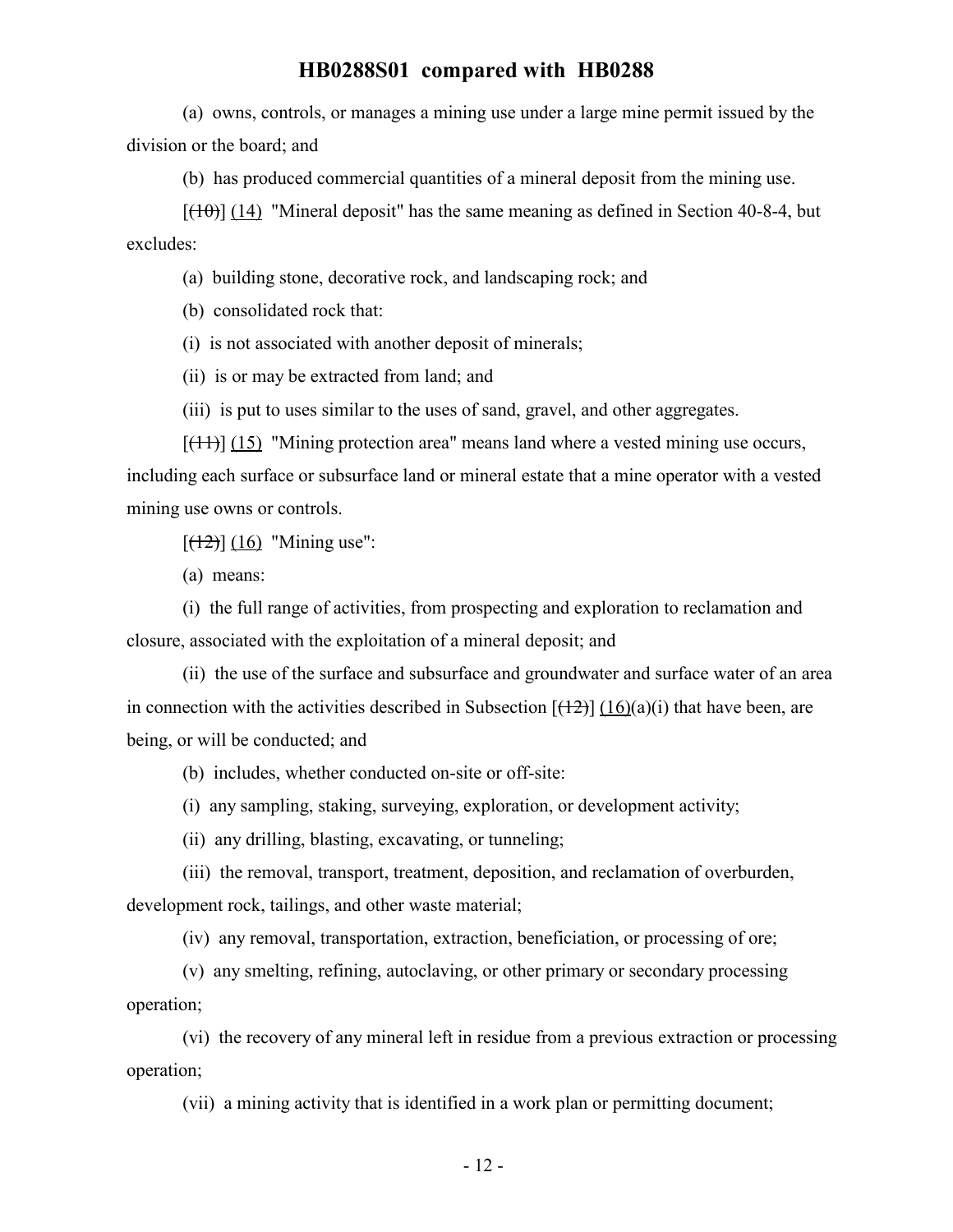(viii) the use, operation, maintenance, repair, replacement, or alteration of a building, structure, facility, equipment, machine, tool, or other material or property that results from or is used in a surface or subsurface mining operation or activity;

(ix) any accessory, incidental, or ancillary activity or use, both active and passive, including a utility, private way or road, pipeline, land excavation, working, embankment, pond, gravel excavation, mining waste, conveyor, power line, trackage, storage, reserve, passive use area, buffer zone, and power production facility;

(x) the construction of a storage, factory, processing, or maintenance facility; and

(xi) any activity described in Subsection 40-8-4(14)(a).

 $[(13)] (17)$  (a) "Municipal" means of or relating to a city or town.

(b) "Municipality" means a city or town.

 $[({14})]$  (18) "New land" means $\leftarrow$ 

(a) for vested critical infrastructure materials operations, surface or subsurface land that a critical infrastructure materials operator gains ownership or control of; or

(b) for vested mining use, $\frac{1}{2}$  surface or subsurface land or mineral estate that a mine operator gains ownership or control of, whether [or not] that land or mineral estate is included in the mine operator's large mine permit.

 $[({15})]$  (19) "Off-site" has the same meaning as provided in Section 40-8-4.

 $[({16})]$  (20) "On-site" has the same meaning as provided in Section 40-8-4.

 $[ (17) ]$  (21) "Planning commission" means:

(a) a countywide planning commission if the land proposed to be included in the agriculture protection area [or], industrial protection area, or critical infrastructure materials protection area is within the unincorporated part of the county and not within a planning advisory area;

(b) a planning advisory area planning commission if the land proposed to be included in the agriculture protection area  $\sigma$ , industrial protection area, or critical infrastructure materials protection area is within a planning advisory area; or

(c) a planning commission of a city or town if the land proposed to be included in the agriculture protection area  $[\sigma r]$ , industrial protection area, or critical infrastructure materials protection area is within a city or town.

 $[(18)] (22)$  "Political subdivision" means a county, city, town, school district, local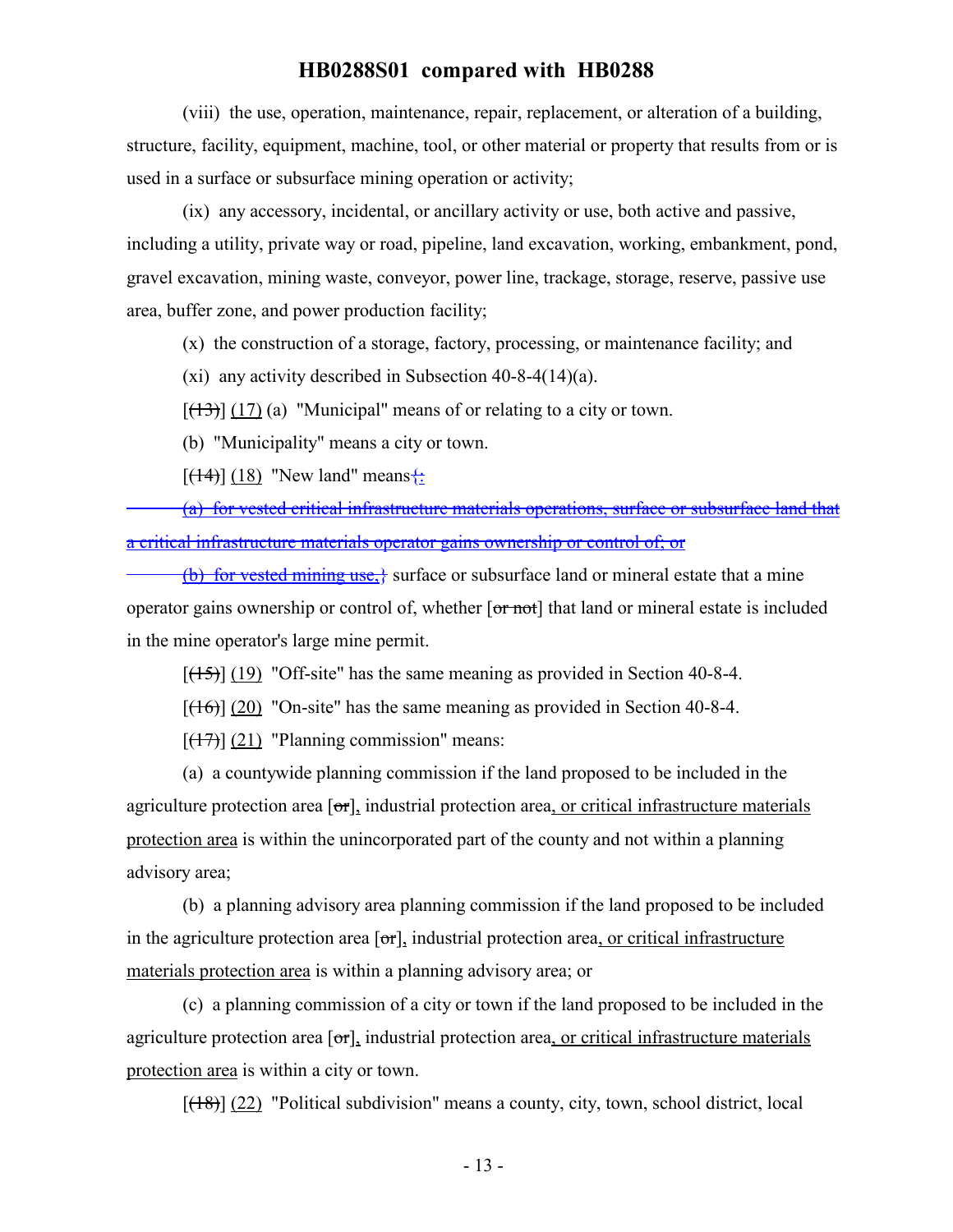district, or special service district.

 $[(19)] (23)$  "Proposal sponsors" means the owners of land in agricultural production  $[\sigma_{\text{r}}]$ , industrial use, or critical infrastructure materials operations who are sponsoring the proposal for creating an agriculture protection area  $[\sigma r]$ , industrial protection area<sup>[ $\sigma$ </sup>], respectively], or critical infrastructure materials protection area.

 $[(20)]$  (24) "State agency" means each department, commission, board, council, agency, institution, officer, corporation, fund, division, office, committee, authority, laboratory, library, unit, bureau, panel, or other administrative unit of the state.

 $[\frac{(21)}{(25)}]$  "Unincorporated" means not within a city or town.

{ (26) "Vested critical infrastructure materials operations" means critical infrastructure materials operations:

(a) initiated by a critical infrastructure materials operator on or before January 1, 2016; and

(b) that existed or was conducted or otherwise engaged in before a political subdivision prohibits, restricts, or otherwise limits the critical infrastructure materials operations.

(27) "Vested critical infrastructure materials protection area" means a geographic area where vested critical infrastructure materials operations occurs, including each surface or subsurface land that a critical infrastructure materials operator with a vested critical infrastructure materials operations owns or controls.

 $\frac{1}{2}$  [(22)] ( $\frac{128}{26}$ ] "Vested mining use" means a mining use:

(a) by a mine operator; and

(b) that existed or was conducted or otherwise engaged in before a political subdivision prohibits, restricts, or otherwise limits a mining use.

Section  $\frac{2}{12}$ . Section 17-41-201 is amended to read:

#### **17-41-201. Protection area advisory board.**

(1) (a) (i)  $[Each] A count y legis lattice body shall appoint no more than five members$ from the county's conservation district board of supervisors to serve as the [Agriculture] Protection Area Advisory Board] agriculture protection area advisory board.

(ii) [Each] A county legislative body shall appoint an industrial protection area advisory board.

(iii) Subject to Subsection (1)(b), a county legislative body shall form a critical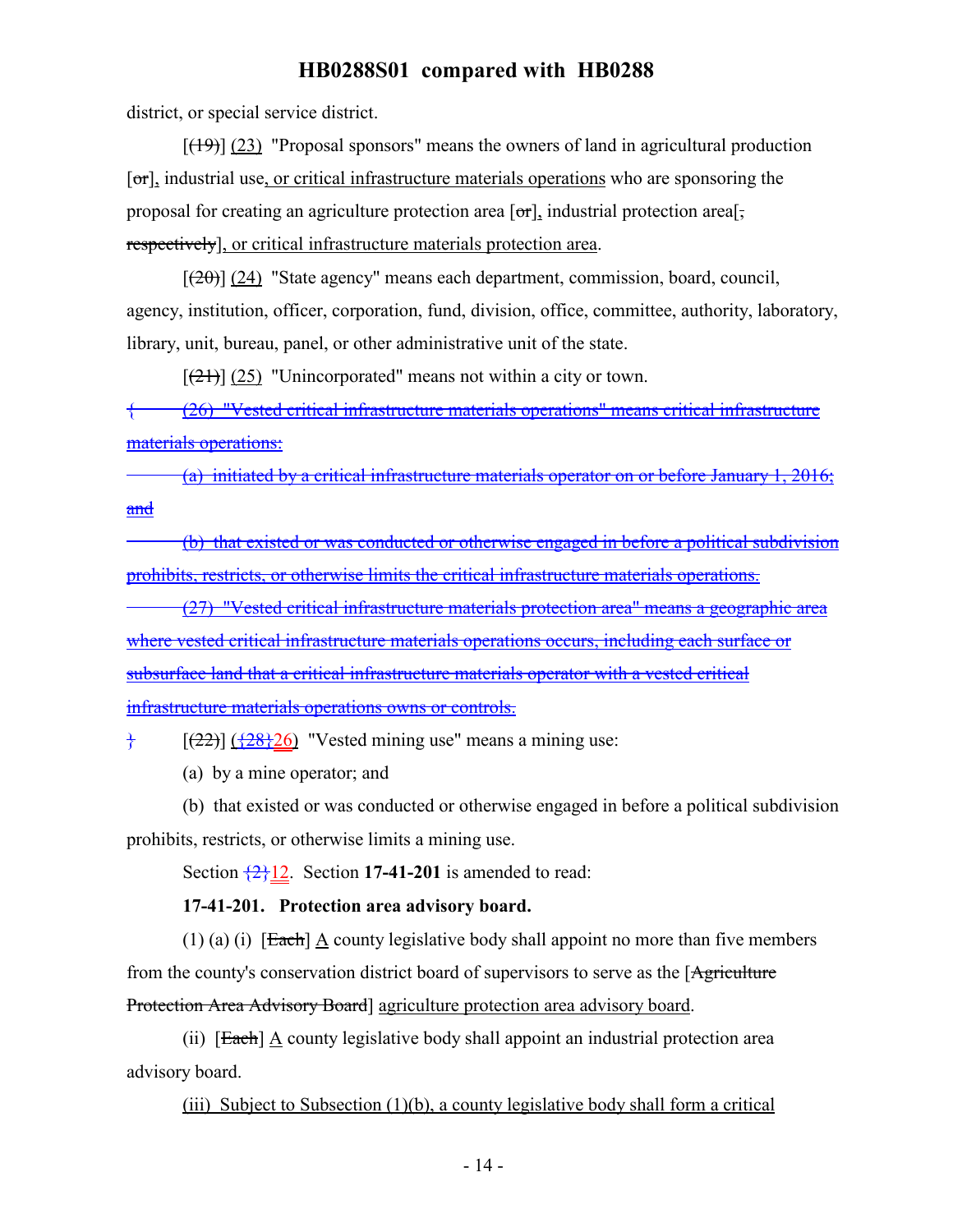infrastructure materials protection area advisory board that consists of:

(A) the executive director of the Department of Transportation, or the executive director's designee;

(B) a local government elected official appointed by the county legislative body;

(C) a representative of a local highway authority appointed by the county legislative body;

(D) a representative of the critical infrastructure materials industry appointed by the county legislative body; and

(E) a representative of the construction industry appointed by the county legislative body.

(b) A county legislative body may appoint [the] an advisory board before or after a proposal to create an agriculture protection area or industrial protection area is filed. A county legislative body shall appoint a critical infrastructure materials protection area advisory board only after a proposal to create a critical infrastructure materials protection area is filed.

(2)  $[Each] A member of an advisorv board shall serve without salary, but a country$ legislative body may reimburse members for expenses incurred in the performance of their duties.

(3)  $[Each] An$  advisory board shall:

(a) evaluate proposals for the establishment of [agriculture protection areas or industrial] the relevant protection areas and make recommendations to the applicable legislative body about whether  $\overline{or not}$  the proposal should be accepted;

(b) provide expert advice to the planning commission and to the applicable legislative body about:

(i) the desirability of the proposal;

(ii) the nature of agricultural production  $[\sigma r]$ , industrial use, <u>or critical infrastructure</u> materials operations, as the case may be, within the proposed area;

(iii) the relation of agricultural production  $\sigma$ , industrial use, or critical infrastructure materials operations, as the case may be, in the area to the county as a whole; and

(iv) which agriculture production  $\sigma$ , industrial use, or critical infrastructure materials operations, should be allowed within the [agriculture] relevant protection area [or industrial] protection area, respectively]; and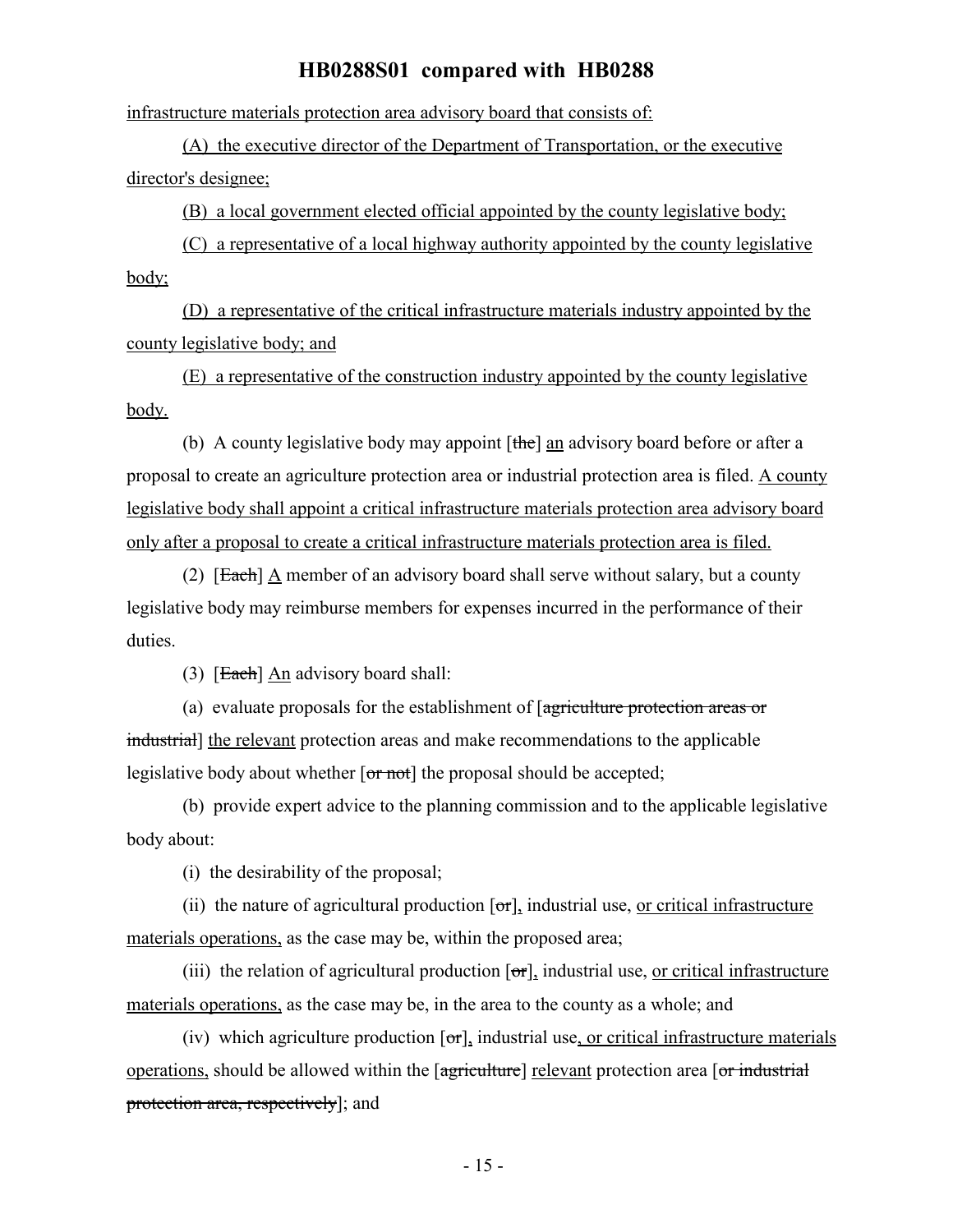(c) perform  $\left[\frac{\text{d}}{\text{d}t}\right]$  the other duties required by this chapter.

Section  $\frac{3}{13}$ . Section 17-41-301 is amended to read:

#### **17-41-301. Proposal for creation of a protection area.**

(1) (a) A proposal to create an agriculture protection area  $\sigma$ , an industrial protection area, or critical infrastructure materials protection area may be filed with:

(i) the legislative body of the county in which the area is located, if the area is within the unincorporated part of a county; or

(ii) the legislative body of the city or town in which the area is located, if the area is within a city or town.

(b) (i) To be accepted for processing by the applicable legislative body, a proposal under Subsection (1)(a) shall be signed by a majority in number of all owners of real property and the owners of a majority of the land area in agricultural production  $[\sigma r]$ , industrial use, or critical infrastructure materials operations within the proposed [agriculture protection area or industrial] relevant protection area<sup>[</sup>, respectively].

(ii) For purposes of Subsection  $(1)(b)(i)$ , the owners of real property shall be determined by the records of the county recorder.

(2) The proposal shall identify:

(a) the boundaries of the land proposed to become part of  $\lceil \frac{an}{\text{agriculture protection}} \rceil$ area or industrial] the relevant protection area;

(b) any limits on the types of agriculture production  $[\sigma \tau]$ , industrial use, or critical infrastructure materials operations to be allowed within the [agriculture protection area or industrial] relevant protection area<sup>[</sup>, respectively]; and

(c) for each parcel of land:

(i) the names of the owners of record of the land proposed to be included within the [agriculture protection area or industrial] relevant protection area;

(ii) the tax parcel number or account number identifying each parcel; and

(iii) the number of acres of each parcel.

(3) An agriculture protection area  $\lceil \sigma r \rceil$ , industrial protection area, or critical infrastructure materials protection area may include within its boundaries land used for a roadway, dwelling site, park, or other nonagricultural  $\sigma$  and  $\sigma$  and  $\sigma$  and industrial protection area, nonindustrial use, or in the case of a critical infrastructure materials protection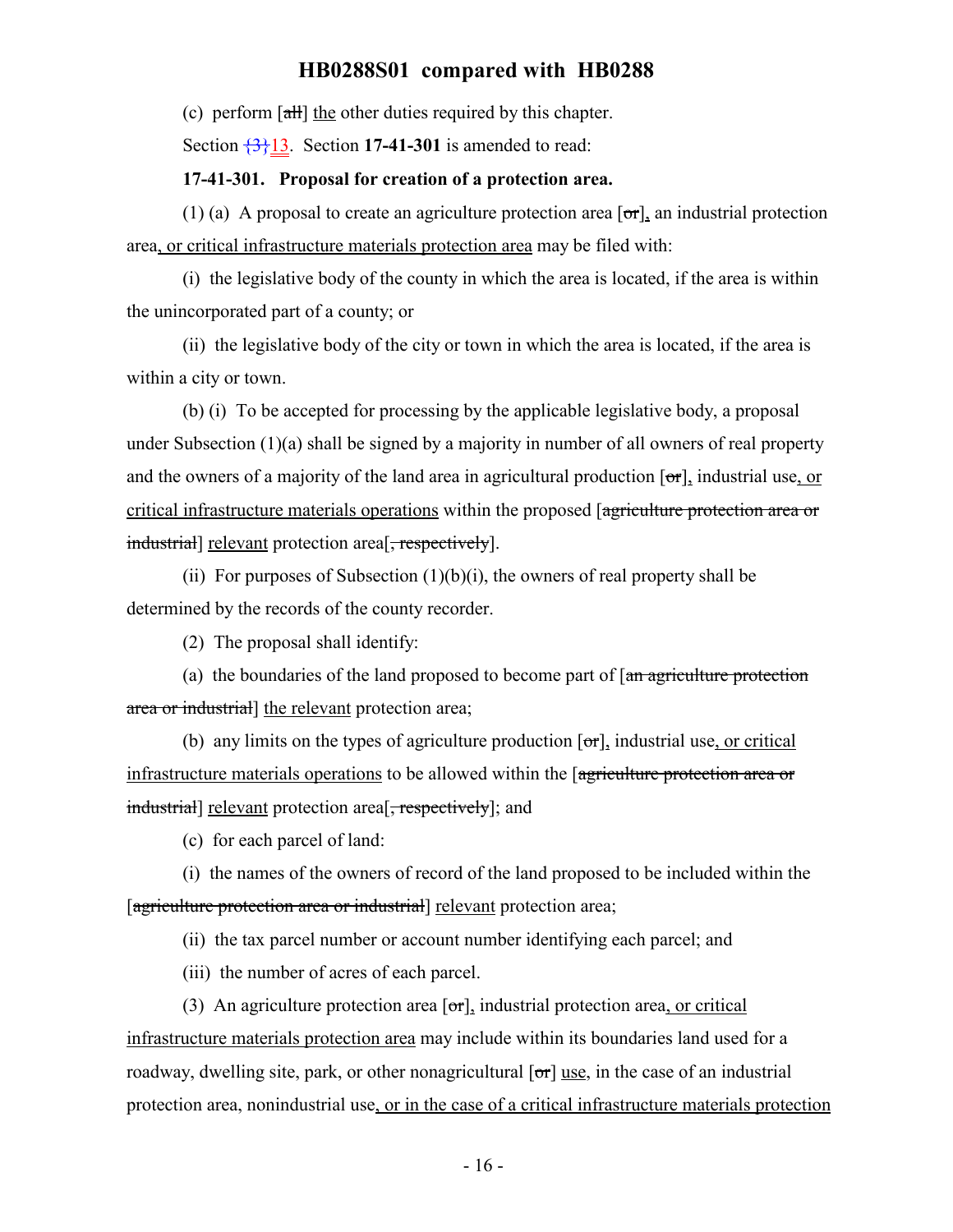area, use unrelated to critical infrastructure materials operations, if that land constitutes a minority of the total acreage within the [agriculture protection area or industrial] the relevant protection area<sup>[, respectively].</sup>

(4) A county or municipal legislative body may establish:

(a) the manner and form for submission of proposals; and

(b) reasonable fees for accepting and processing the proposal.

(5)  $[Each] A county and municipal legislative body shall establish the minimum$ number of continuous acres that shall be included in an agriculture protection area  $\lceil \sigma r \rceil$ , industrial protection area, or critical infrastructure materials protection area.

Section  $\frac{4}{14}$ . Section 17-41-302 is amended to read:

#### **17-41-302. Notice of proposal for creation of protection area -- Responses.**

(1)  $[Each]$  An applicable legislative body shall provide notice of the proposal by:

(a) (i) publishing notice  $\left[\cdot\right]$ 

 $\{A\}$  in a newspaper having general circulation within:

 $[\text{H}](A)$  the same county as the land proposed for inclusion within an agriculture protection area  $\lceil \sigma r \rceil$ , industrial protection area, or critical infrastructure materials protection area, as the case may be, if the land is within the unincorporated part of the county; or

 $[\text{H}\text{H}]\text{B}$  the same city or town as the land proposed for inclusion within an agriculture protection area  $[\sigma_{\tau}]$ , industrial protection area, or critical infrastructure materials protection area, as the case may be, if the land is within a city or town; and

(ii) as required in Section 45-1-101;

(b) posting notice at five public places, designated by the county or municipal legislative body, within or near the proposed agriculture protection area  $\sigma$ , industrial protection area, or critical infrastructure materials protection area; and

(c) mailing written notice to each owner of land within 1,000 feet of the land proposed for inclusion within an agriculture protection area  $[\sigma r]$ , industrial protection area, or critical infrastructure materials protection area.

(2) The notice shall contain:

(a) a statement that a proposal for the creation of an agriculture protection area  $\lceil \sigma r \rceil$ , industrial protection area, or critical infrastructure materials protection area has been filed with the applicable legislative body;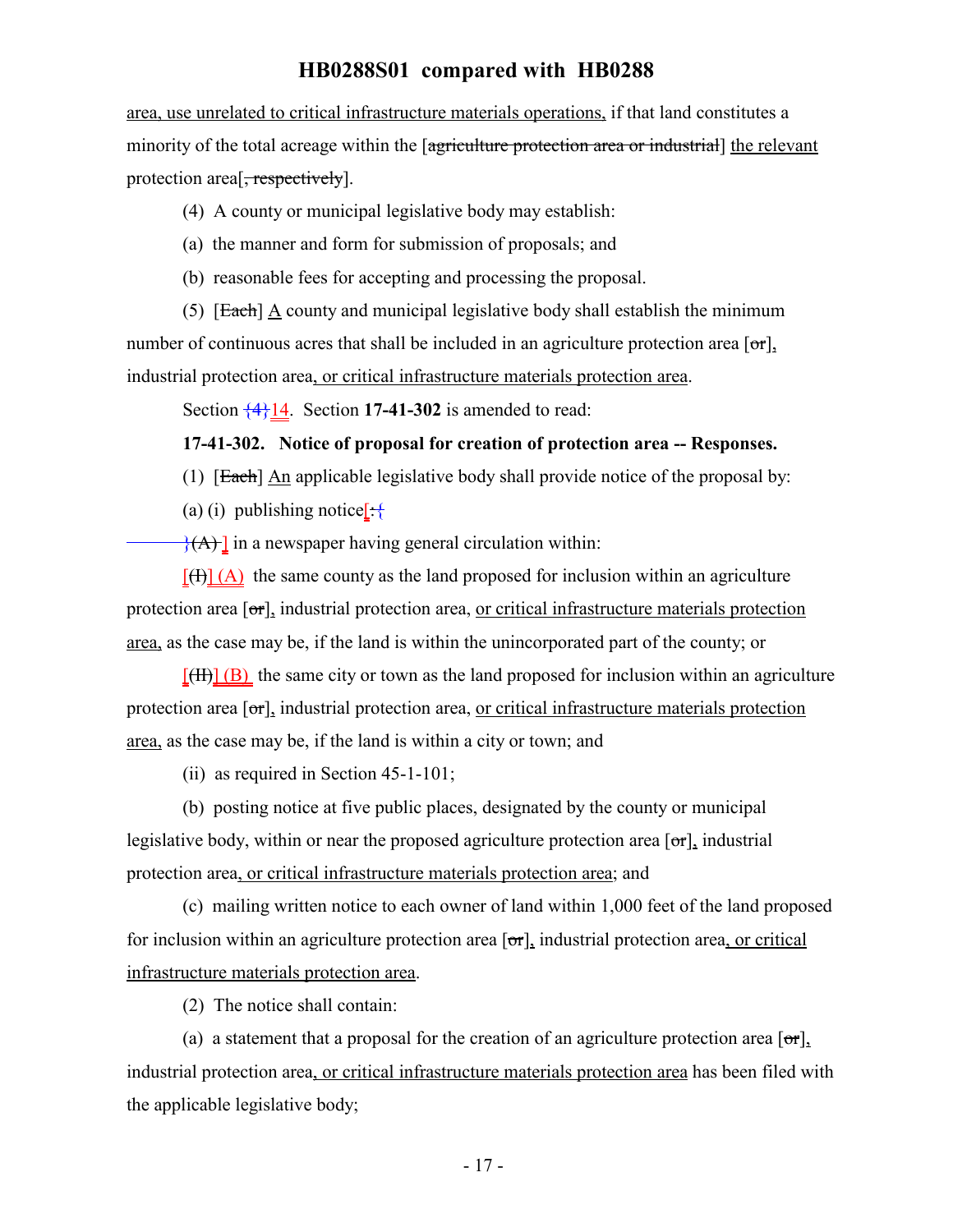(b) a statement that the proposal will be open to public inspection in the office of the applicable legislative body;

(c) a statement that any person  $\overline{or$  entity] affected by the establishment of the area may, within 15 days of the date of the notice, file with the applicable legislative body:

(i) written objections to the proposal; or

(ii) a written request to modify the proposal to exclude land from or add land to the proposed [agriculture protection area or industrial] protection area<sup>[</sup>, as the case may be];

(d) a statement that the applicable legislative body will submit the proposal to the advisory committee and to the planning commission for review and recommendations;

(e) a statement that the applicable legislative body will hold a public hearing to discuss and hear public comment on:

(i) the proposal to create the agriculture protection area  $[\sigma r]$ , industrial protection area, or critical infrastructure materials protection area;

(ii) the recommendations of the advisory committee and planning commission; and

(iii) any requests for modification of the proposal and any objections to the proposal; and

(f) a statement indicating the date, time, and place of the public hearing.

(3) (a)  $[Amy]$   $\triangle$  person wishing to modify the proposal for the creation of the agriculture protection area  $[\sigma r]$ , industrial protection area, or critical infrastructure materials protection area shall, within 15 days after the date of the notice, file a written request for modification of the proposal, which identifies specifically the land that should be added to or removed from the proposal.

(b)  $[Any]$  A person wishing to object to the proposal for the creation of the agriculture protection area  $[\sigma_{\text{r}}]$ , industrial protection area, or critical infrastructure materials protection area shall, within 15 days after the date of the notice, file a written objection to the creation of the [agriculture protection area or industrial] relevant protection area.

Section  $\frac{5}{15}$ . Section 17-41-303 is amended to read:

#### **17-41-303. Review of proposal for creation of protection area.**

(1) After 15 days from the date of the notice, the applicable legislative body shall refer the proposal and any objections and proposed modifications to the proposal to the advisory committee and planning commission for their review, comments, and recommendations.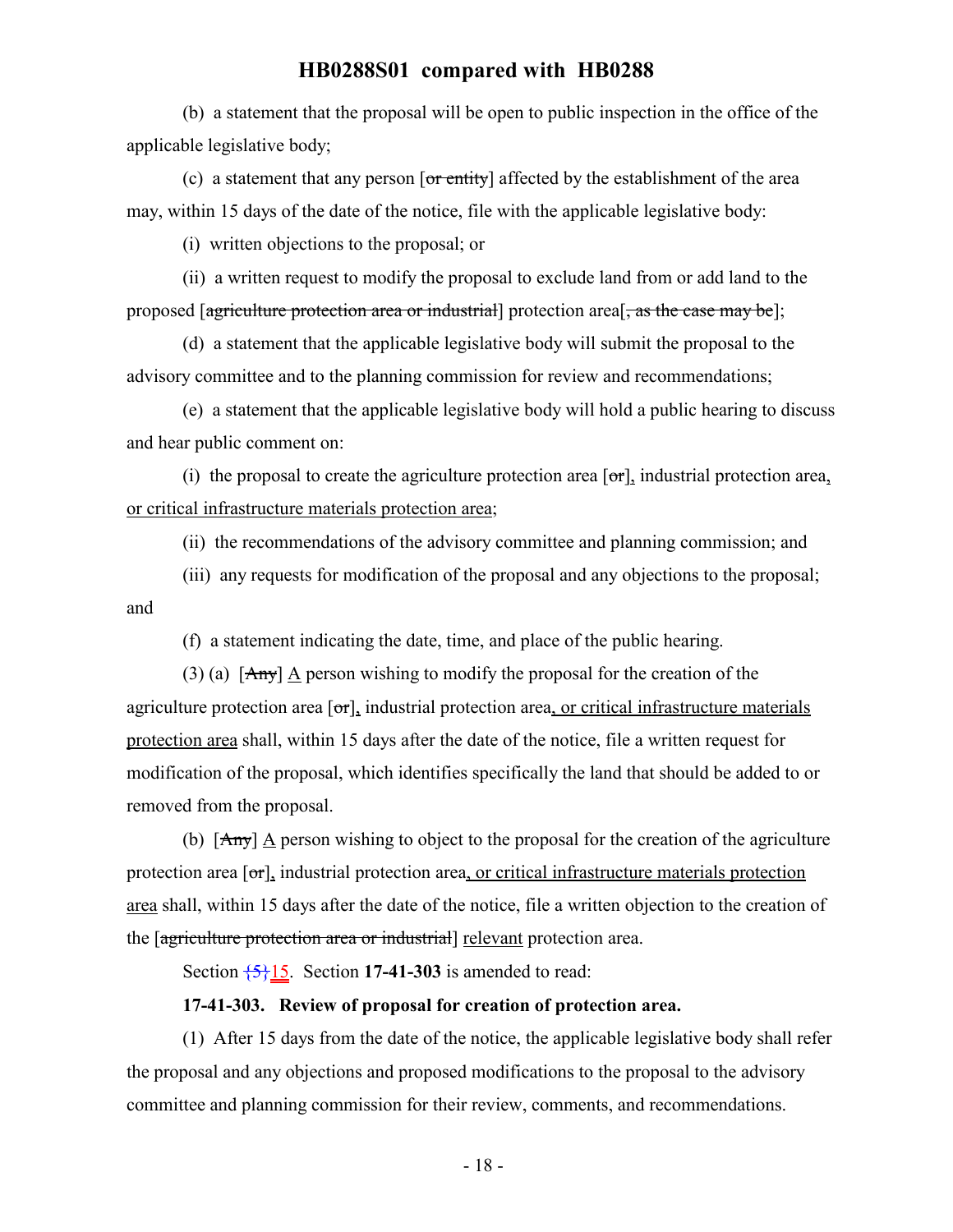(2) (a) Within 45 days after receipt of the proposal, the planning commission shall submit a written report to the applicable legislative body that:

(i) analyzes and evaluates the effect of the creation of the proposed area on the planning policies and objectives of the county or municipality, as the case may be;

(ii) analyzes and evaluates the proposal by applying the criteria contained in Section 17-41-305;

(iii) recommends any modifications to the land to be included in the proposed agriculture protection area  $[\sigma r]$ , industrial protection area, or critical infrastructure materials protection area;

(iv) analyzes and evaluates any objections to the proposal; and

(v) includes a recommendation to the applicable legislative body either to accept, accept and modify, or reject the proposal.

(b) Within 45 days after receipt of the proposal, the advisory board shall submit a written report to the applicable legislative body that:

(i) recommends any modifications to the land to be included in the proposed agriculture protection area  $[\sigma r]$ , industrial protection area, or critical infrastructure materials protection area;

(ii) analyzes and evaluates the proposal by applying the criteria contained in Section 17-41-305;

(iii) analyzes and evaluates any objections to the proposal; and

(iv) includes a recommendation to the applicable legislative body either to accept, accept and modify, or reject the proposal.

(c) The applicable legislative body shall consider a failure of the planning commission or advisory committee to submit a written report within the 45 days under Subsection (2)(a) or (b) as a recommendation of that committee to approve the proposal as submitted.

Section  $\frac{6}{6}$  16. Section 17-41-304 is amended to read:

### **17-41-304. Public hearing -- Review and action on proposal.**

(1) After receipt of the written reports from the advisory committee and planning commission, or after the 45 days have expired, whichever is earlier, the county or municipal legislative body shall:

(a) schedule a public hearing;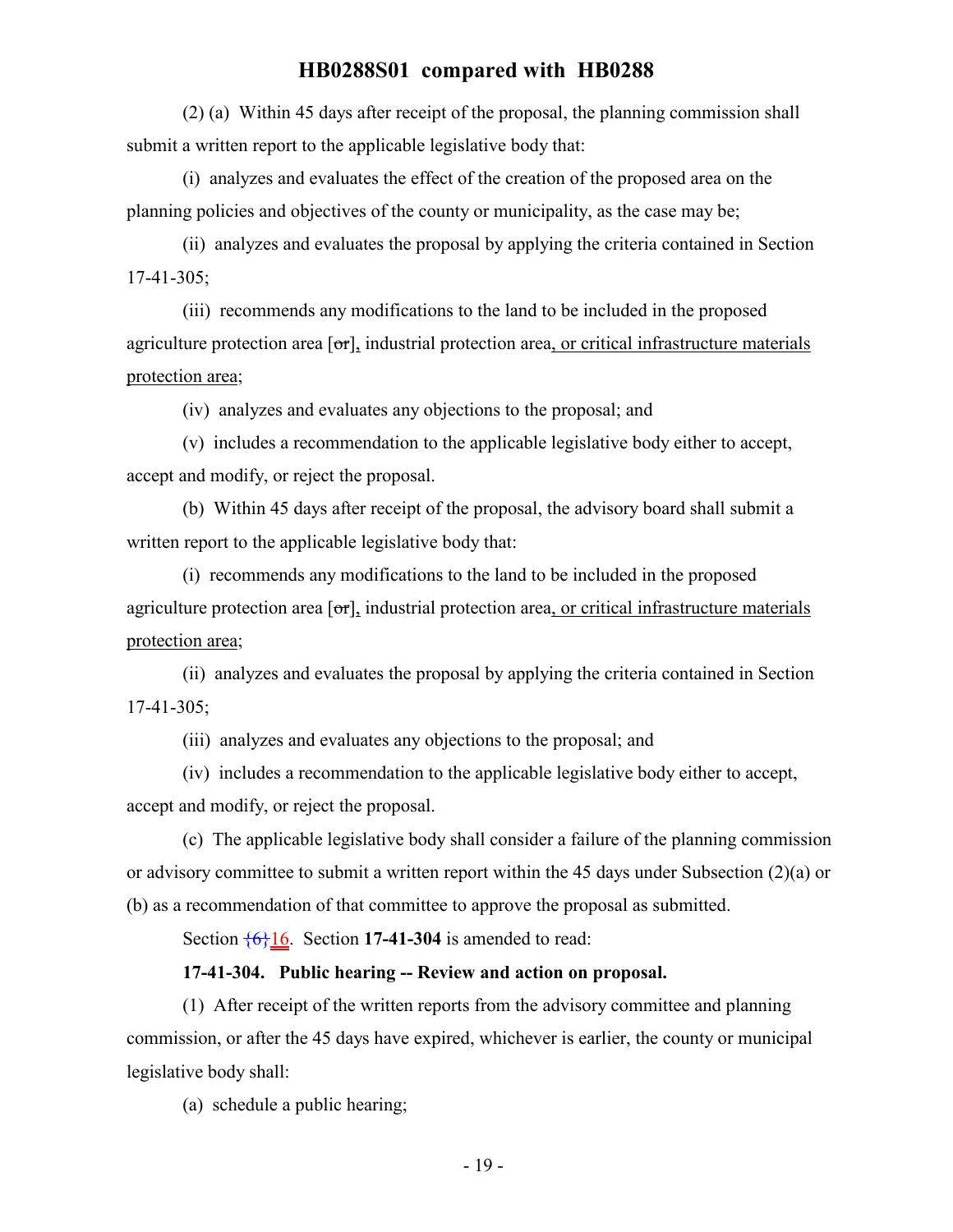(b) provide notice of the public hearing by:

(i) publishing notice:

(A) in a newspaper having general circulation within:

(I) the same county as the land proposed for inclusion within the agriculture protection area  $\sigma$ , industrial protection area, or critical infrastructure materials protection area, if the land is within the unincorporated part of the county; or

(II) the same city or town as the land proposed for inclusion within an agriculture protection area  $\sigma$ , industrial protection area, or critical infrastructure materials protection area, if the land is within a city or town; and

(B) on the Utah Public Notice Website created in Section 63F-1-701;

(ii) posting notice at five public places, designated by the applicable legislative body, within or near the proposed agriculture protection area  $\sigma$ , industrial protection area, or critical infrastructure materials protection area; and

(iii) mailing written notice to each owner of land within 1,000 feet of the land proposed for inclusion within an agriculture protection area  $\sigma$ , industrial protection area, or critical infrastructure materials protection area; and

(c) ensure that the notice includes:

(i) the time, date, and place of the public hearing on the proposal;

(ii) a description of the proposed agriculture protection area  $[\sigma r]$ , industrial protection area, or critical infrastructure materials protection area;

(iii) any proposed modifications to the proposed agriculture protection area  $\sigma$ , industrial protection area, or critical infrastructure materials protection area;

(iv) a summary of the recommendations of the advisory committee and planning commission; and

(v) a statement that interested persons may appear at the public hearing and speak in favor of or against the proposal, any proposed modifications to the proposal, or the recommendations of the advisory committee and planning commission.

(2) The applicable legislative body shall:

(a) convene the public hearing at the time, date, and place specified in the notice; and

(b) take [verbal] oral or written testimony from interested persons.

(3) (a) Within 120 days of the submission of the proposal, the applicable legislative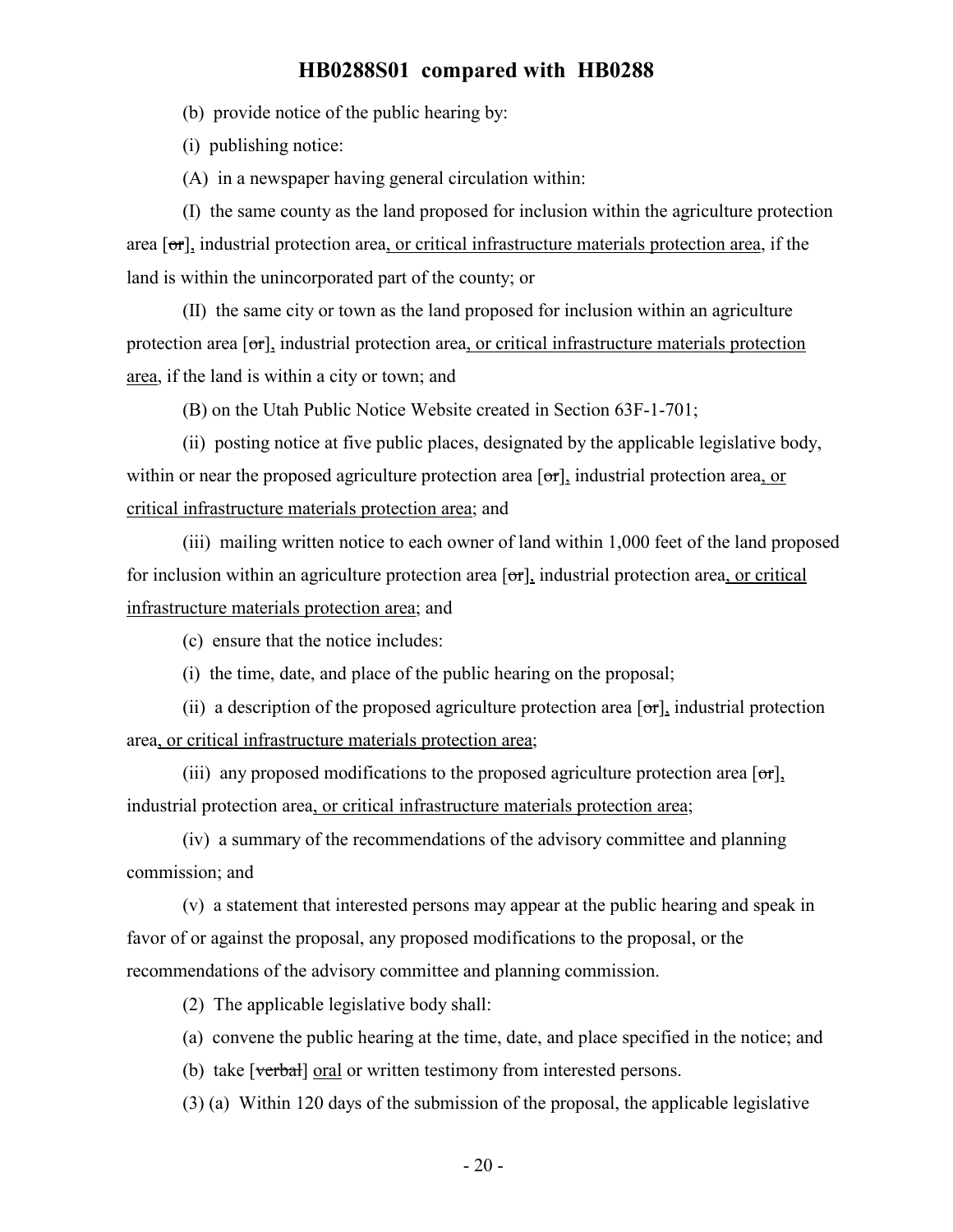body shall approve, modify and approve, or reject the proposal.

(b) The creation of an agriculture protection area  $\sigma$ , industrial protection area, or critical infrastructure materials protection area is effective at the earlier of:

(i) the applicable legislative body's approval of a proposal or modified proposal; or

(ii) 120 days after submission of a proposal complying with Subsection 17-41-301(2) if the applicable legislative body has failed to approve or reject the proposal within that time.

(c) Notwithstanding Subsection (3)(b), a critical infrastructure materials protection area is effective only if the applicable legislative body, at its discretion, approves a proposal or modified proposal.

(4) (a)  $\left[\frac{\text{Im}\ \text{order to}}{\text{Im}\ \text{g}}\right]$  To give constructive notice of the existence of the agriculture protection area  $\lceil \sigma r \rceil$ , industrial protection area, or critical infrastructure materials protection area to all persons who have, may acquire, or may seek to acquire an interest in land in or adjacent to the [agriculture protection area or industrial] relevant protection area<sup>[-1]</sup> respectively, within 10 days of the creation of [an agriculture protection area or industrial] the relevant protection area, the applicable legislative body shall file an executed document containing a legal description of the [agriculture protection area or industrial] relevant protection area<sup>[, as the case may be,]</sup> with:

- (i) the county recorder of deeds; and
- (ii) the affected planning commission.

(b) If the legal description of the property to be included in the [agriculture protection area or industrial] relevant protection area is available through the county recorder's office, the applicable legislative body shall use that legal description in its executed document required in Subsection  $(4)(a)$ .

(5) Within 10 days of the recording of the agriculture protection area, the applicable legislative body shall:

(a) send written notification to the commissioner of agriculture and food that the agriculture protection area has been created; and

(b) include in the notification:

- (i) the number of landowners owning land within the agriculture protection area;
- (ii) the total acreage of the area;

(iii) the date of approval of the area; and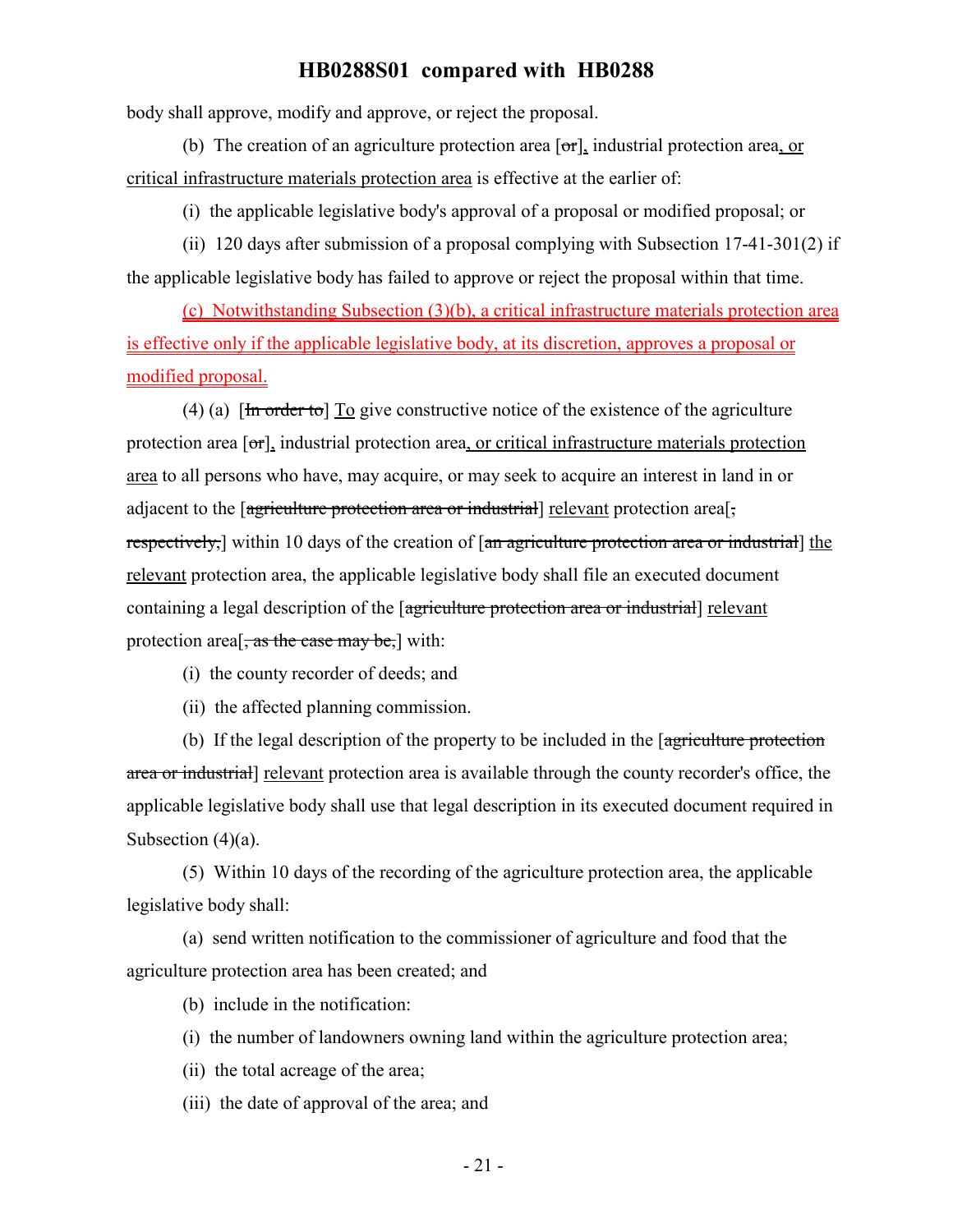(iv) the date of recording.

(6) The applicable legislative body's failure to record the notice required under Subsection (4) or to send the written notification under Subsection (5) does not invalidate the creation of an agriculture protection area.

(7) The applicable legislative body may consider the cost of recording notice under Subsection (4) and the cost of sending notification under Subsection (5) in establishing a fee under Subsection 17-41-301(4)(b).

Section  $\frac{7}{17}$ . Section **17-41-305** is amended to read:

# **17-41-305. Criteria to be applied in evaluating a proposal for the creation of a protection area.**

In evaluating a proposal and in determining whether or not to create or recommend the creation of an agriculture protection area  $[\sigma_{\tau}]$ , industrial protection area, or critical infrastructure materials protection area, the advisory committee, planning commission, and applicable legislative body shall apply the following criteria:

(1) whether or not the land is currently being used for agriculture production  $\sigma$  for an], industrial use, or critical infrastructure materials operations, as the case may be;

(2) whether or not the land is zoned for agriculture use  $[\sigma r]$ , industrial use, or critical infrastructure materials operations, as the case may be;

(3) whether or not the land is viable for agriculture production  $[\sigma r]$ , industrial use, or critical infrastructure materials operations, as the case may be;

(4) the extent and nature of existing or proposed farm improvements  $\sigma$ , the extent and nature of existing or proposed improvements to or expansion of the industrial use, or the extent and nature of existing or proposed improvements to or expansion of critical infrastructure materials operations, as the case may be; and

(5) (a) in the case of an agriculture protection area, anticipated trends in agricultural and technological conditions;  $[\sigma r]$ 

(b) in the case of an industrial protection area, anticipated trends in technological conditions applicable to the industrial use of the land in question[.]; or

(c) in the case of a critical infrastructure materials protection area, anticipated trends in technological conditions applicable to the critical infrastructure materials operations of the land in question.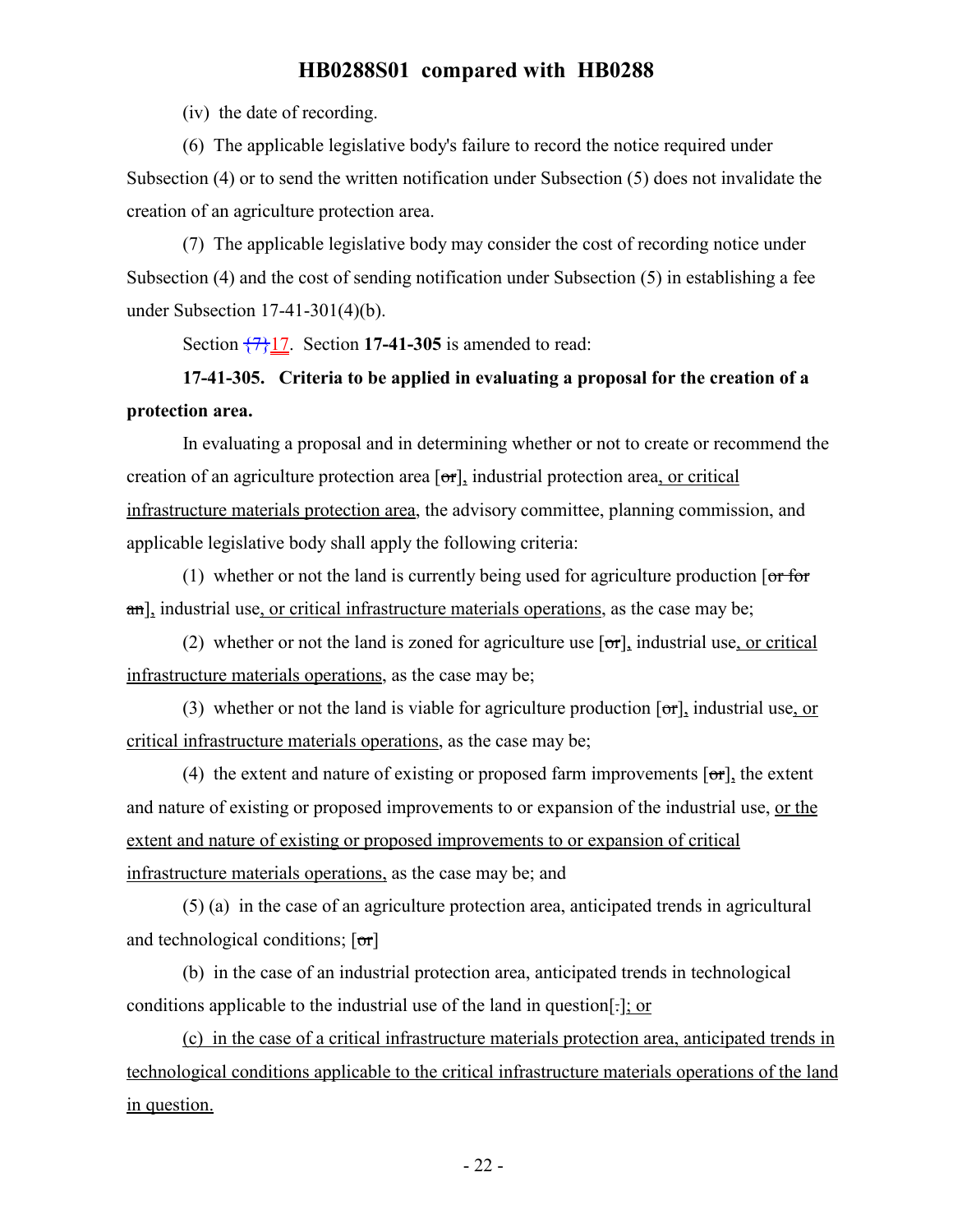Section {8}18. Section **17-41-306** is amended to read:

**17-41-306. Adding land to or removing land from a protection area -- Removing land from a mining protection area{ or vested critical infrastructure materials protection area}.**

(1) (a) Any owner may add land to an existing agriculture protection area  $\lceil \sigma r \rceil$ , industrial protection area,  $\overline{\{or\}}$ critical infrastructure materials protection area, as the case may be, by:

(i) filing a proposal with:

(A) the county legislative body, if the [agriculture protection area or industrial] relevant protection area and the land to be added are within the unincorporated part of the county; or

(B) the municipal legislative body, if the [agriculture protection area or industrial] relevant protection area and the land to be added are within a city or town; and

(ii) obtaining the approval of the applicable legislative body for the addition of the land to the relevant protection area.

(b) The applicable legislative body shall:

(i) comply with the provisions for creating an agriculture protection area  $[\sigma r]$ , industrial protection area,  $\overline{\{or\}}$ critical infrastructure materials protection area, as the case may be, in determining whether  $\overline{[or not]}$  to accept the proposal[ $\overline{c}$ ]; and

(ii) for purposes of a critical infrastructure materials protection area, request a copy of the applicable Division of Air Quality approval order.

(c) The applicable legislative body may deny the expansion if it is contrary to the Division of Air Quality's approval order.

(2) (a)  $[Amy]$  An owner of land within an agriculture protection area  $[or]$ , industrial protection area, or critical infrastructure materials protection area may remove any or all of the land from the [agriculture protection area or industrial] relevant protection area, [respectively,] by filing a petition for removal with the applicable legislative body.

(b) (i) The applicable legislative body:

(A) shall:

(I) grant the petition for removal of land from  $\frac{1}{2}$  and  $\frac{1}{2}$  are protection area or industrial] the relevant protection area, [as the case may be,] even if removal of the land would result in an agriculture protection area  $\sigma$ , industrial protection area, or critical infrastructure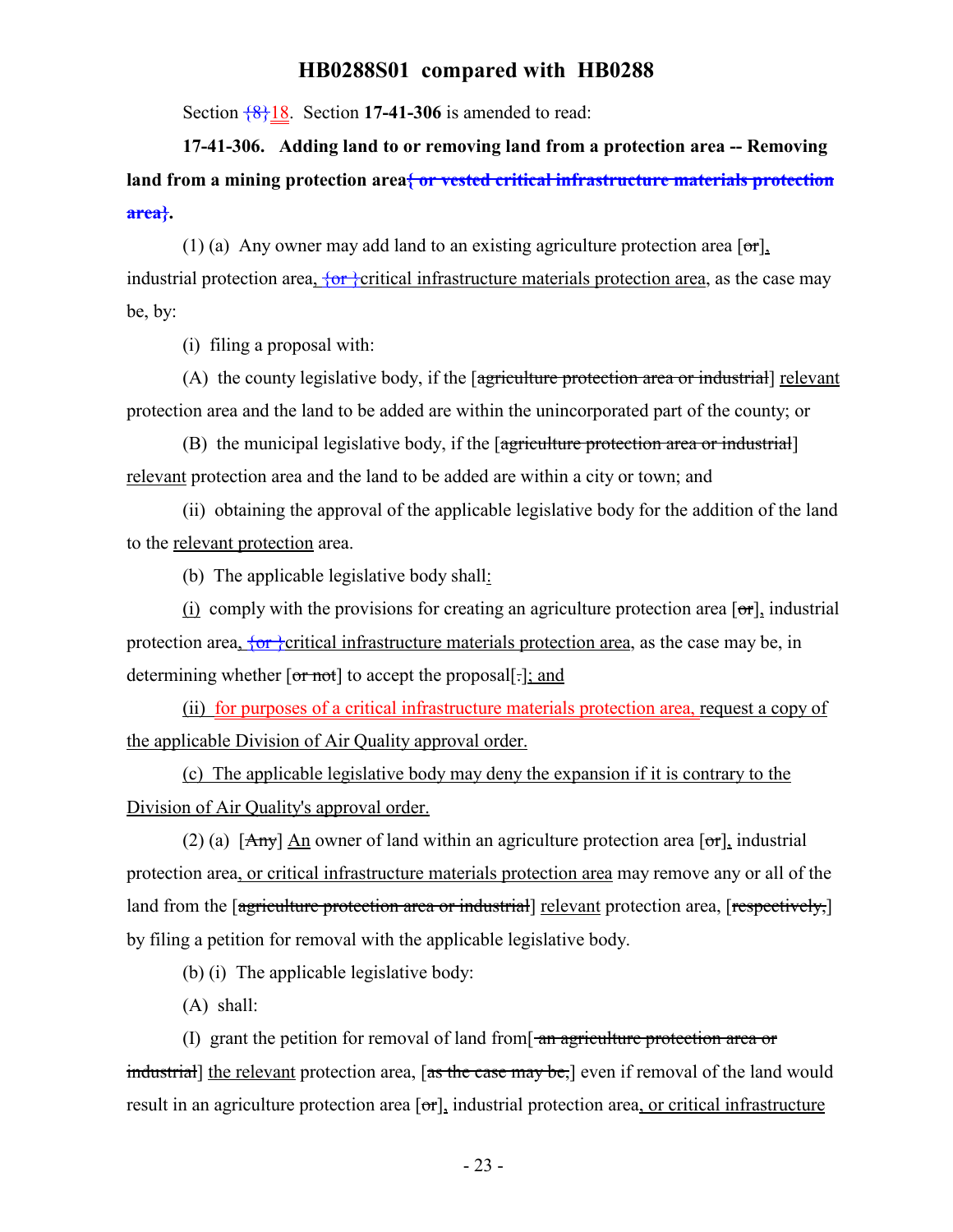materials protection area of less than the number of acres established by the applicable legislative body as the minimum under Section 17-41-301; and

(II)  $\left[\frac{1}{10}\right]$  for give constructive notice of the removal to all persons who have, may acquire, or may seek to acquire an interest in land in or adjacent to the agriculture protection area  $\sigma$ , industrial protection area, or critical infrastructure materials protection area and the land removed from the [agriculture protection area or industrial] relevant protection area, file a legal description of the revised boundaries of the [agriculture protection area or industrial] relevant protection area with the county recorder of deeds and the affected planning commission; and

(B) may not charge a fee in connection with a petition to remove land from an agriculture protection area [or], an industrial protection area, or critical infrastructure materials protection area.

(ii) The remaining land in the agriculture protection area  $[\sigma\tau]$ , industrial protection area, or critical infrastructure materials protection area is still an agriculture protection area [or], industrial protection area<sup>[</sup>, respectively], or critical infrastructure materials protection area.

(iii) (A) A critical infrastructure materials operator may abandon some or all of its critical infrastructure materials operations use only as provided in this Subsection (2)(b)(iii).

(B) To abandon some or all of a critical infrastructure materials operations, a critical infrastructure materials operator shall record a written declaration of abandonment with the recorder of the county in which the critical infrastructure materials operations being abandoned is located.

(C) The written declaration of abandonment under this Subsection (2)(b)(iii) shall specify the critical infrastructure materials operations or the portion of the critical infrastructure materials operations being abandoned.

(3) (a) If a municipality annexes any land that is part of an agriculture protection area [or], industrial protection area, or critical infrastructure materials protection area located in the unincorporated part of the county, the county legislative body shall, within 30 days after the land is annexed, review the feasibility of that land remaining in the [agriculture protection area or industrial] relevant protection area according to the procedures and requirements of Section 17-41-307.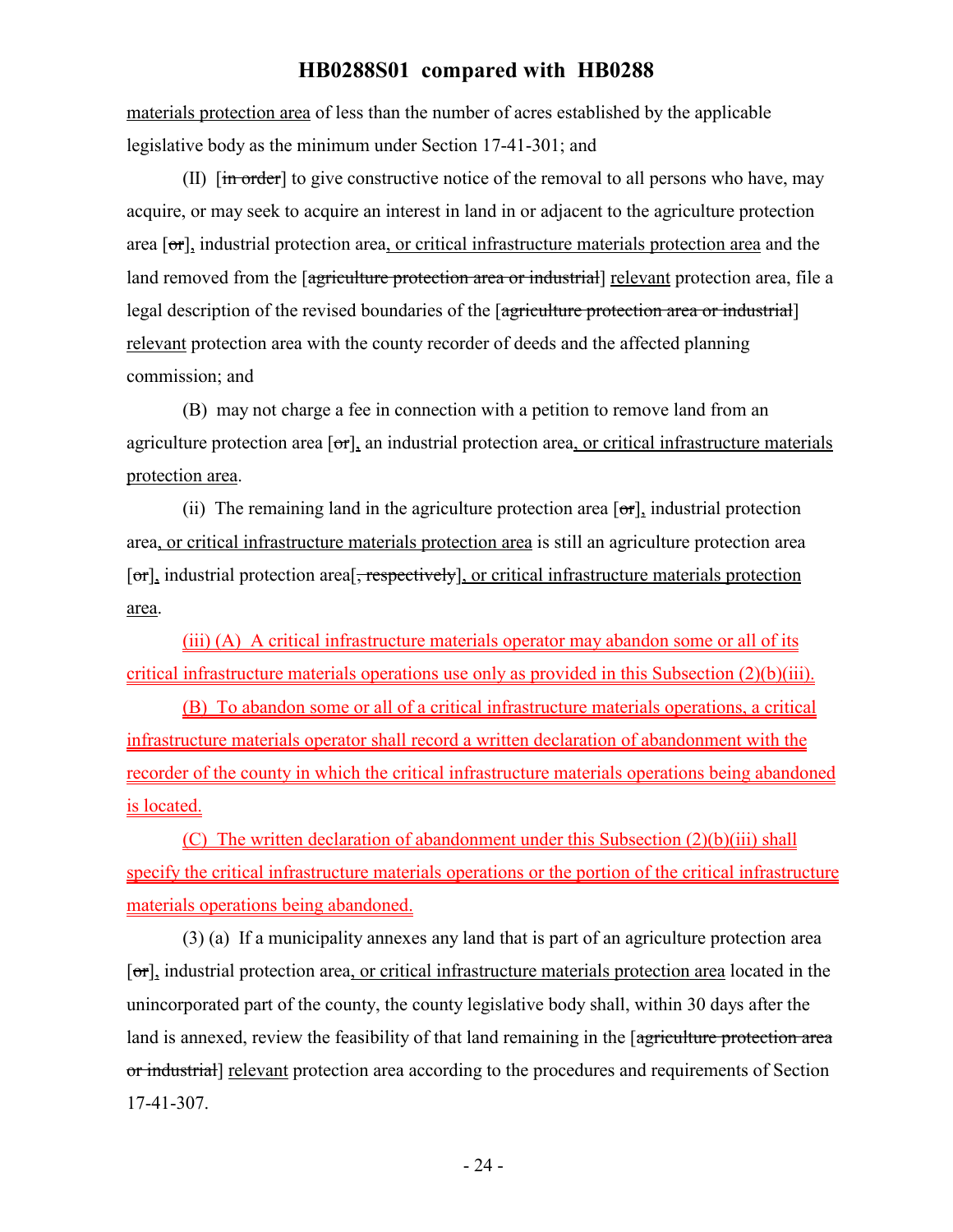(b) The county legislative body shall remove the annexed land from the [agriculture] protection area or industrial] relevant protection area<sup>[</sup>, as the case may be,] if:

(i) the county legislative body concludes, after the review under Section 17-41-307, that removal is appropriate; and

(ii) the owners of all the annexed land that is within the [agriculture protection area or industrial] relevant protection area consent in writing to the removal.

(c) Removal of land from an agriculture protection area  $[\sigma r]$ , industrial protection area, or critical infrastructure materials protection area under this Subsection (3) does not affect whether that land may be:

(i) included in a proposal under Section 17-41-301 to create an agriculture protection area  $\sigma$ , industrial protection area, or critical infrastructure materials protection area within the municipality; or

(ii) added to an existing agriculture protection area  $\sigma$ , industrial protection area, or critical infrastructure materials protection area within the municipality under Subsection (1).

(4) A mine operator that owns or controls land within a mining protection area may remove any or all of the land from the mining protection area by filing a notice of removal with the legislative body of the county in which the land is located.

{ (5) A critical infrastructure materials operator that owns or controls land within a vested critical infrastructure materials protection area may remove any or all of the land from the vested critical infrastructure materials protection area by filing a notice of removal with the applicable legislative body in which the land is located.

 $\frac{1}{2}$  Section  $\frac{49}{19}$ . Section 17-41-307 is amended to read:

#### **17-41-307. Review of protection areas.**

(1) In the 20th calendar year after its creation under this part,  $[each]$  an agriculture protection area  $[\sigma_{\tau}]$ , industrial protection area, or critical infrastructure materials protection area, as the case may be, shall be reviewed, under the provisions of this section, by:

(a) the county legislative body, if the [agriculture protection area or industrial] relevant protection area is within the unincorporated part of the county; or

(b) the municipal legislative body, if the [agriculture protection area or industrial] relevant protection area is within the municipality.

(2) (a) In the 20th year, the applicable legislative body may: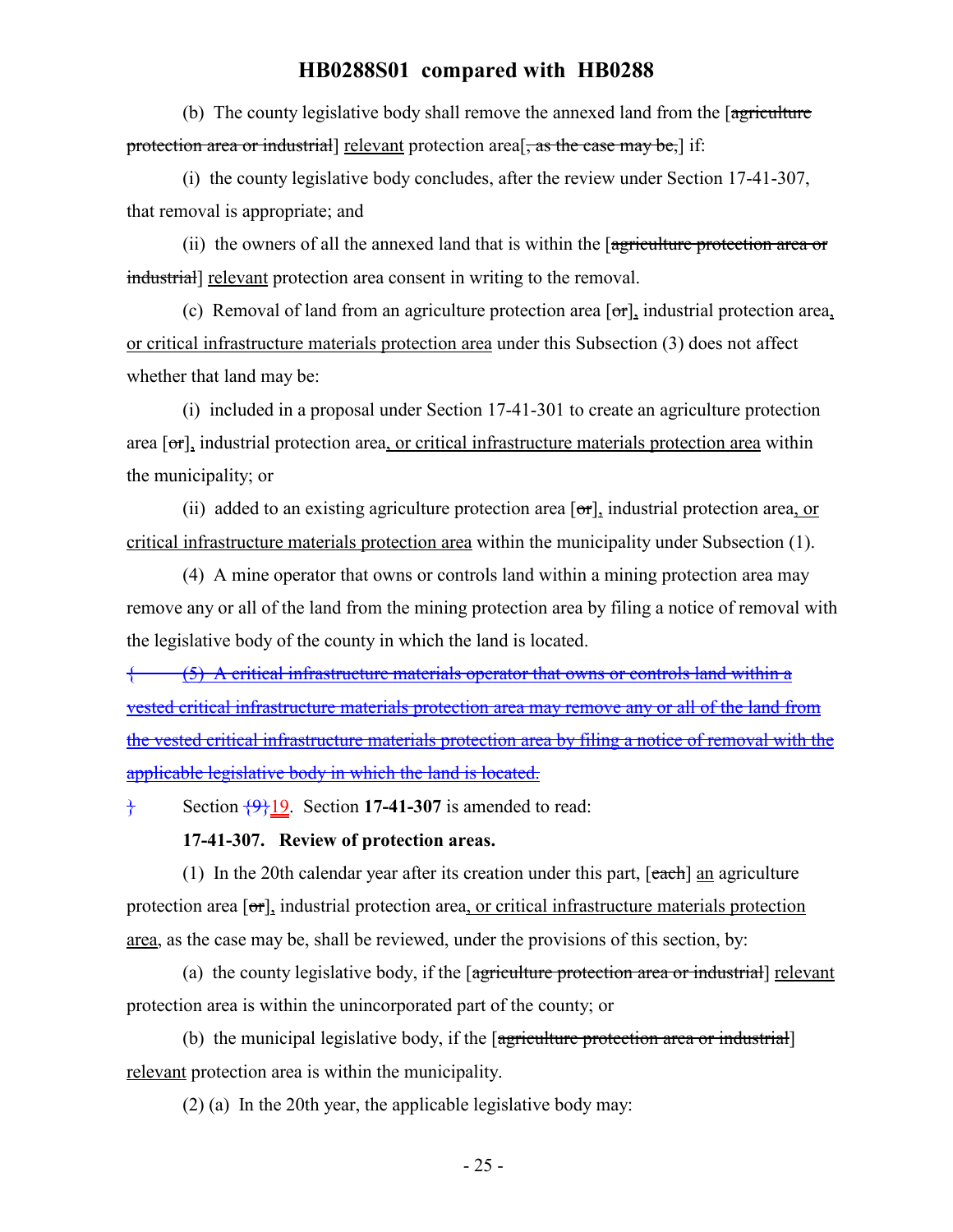(i) request the planning commission and advisory board to submit recommendations about whether the agriculture protection area  $[\sigma r]$ , industrial protection area, or critical infrastructure materials protection area, as the case may be, should be continued, modified, or terminated;

(ii) at least 120 days before the end of the calendar year, hold a public hearing to discuss whether the [agriculture protection area or industrial] relevant protection area, [as the case may be,] should be continued, modified, or terminated;

(iii) give notice of the hearing using the same procedures required by Section 17-41-302; and

(iv) after the public hearing, continue, modify, or terminate the [agriculture protection area or industrial] relevant protection area.

(b) If the applicable legislative body modifies or terminates the agriculture protection area  $\sigma$ , industrial protection area, or critical infrastructure materials protection area,  $\sigma$  it) the applicable legislative body shall file an executed document containing the legal description of the [agriculture protection area or industrial] relevant protection area, [respectively,] with the county recorder of deeds.

(3) If the applicable legislative body fails affirmatively to continue, modify, or terminate the agriculture protection area  $\sigma$ , industrial protection area, or critical infrastructure materials protection area, as the case may be, in the 20th calendar year, the [agriculture] protection area or industrial] relevant protection area is considered to be reauthorized for another 20 years.

Section  $\overline{10}$  20. Section 17-41-402 is amended to read:

#### **17-41-402. Limitations on local regulations.**

(1) A political subdivision within which an agriculture protection area  $\lceil \sigma r \rceil$ , industrial protection area, or critical infrastructure materials protection area is created or with a mining protection area  $\frac{1}{2}$  or vested critical infrastructure materials protection area  $\frac{1}{2}$  within its boundary shall encourage the continuity, development, and viability of agriculture use, industrial use, critical infrastructure materials operations, or mining use, [respectively,] within the relevant protection area by not enacting a local law, ordinance, or regulation that, unless the law, ordinance, or regulation bears a direct relationship to public health or safety, would unreasonably restrict: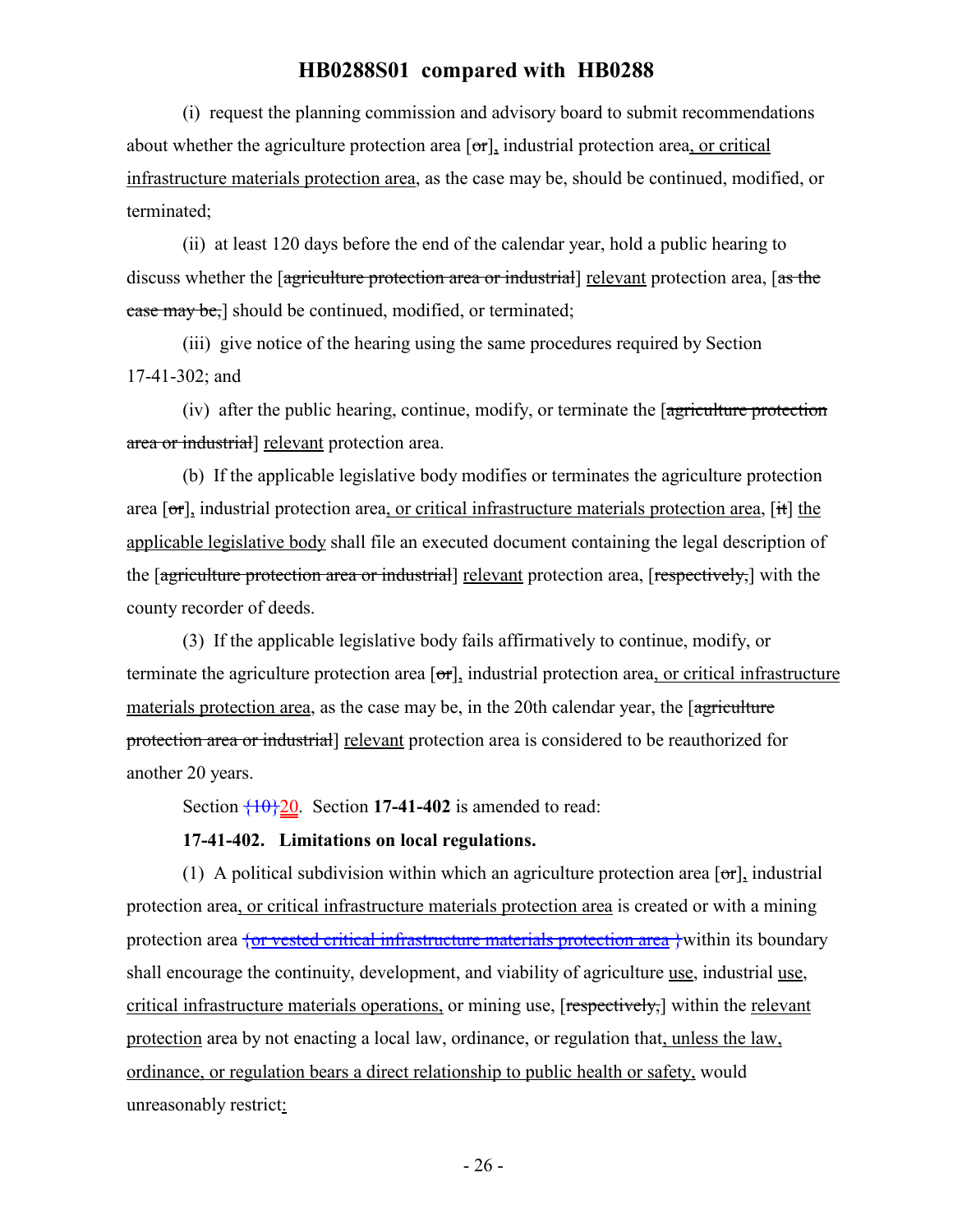(a) in the case of an agriculture protection area, a farm structure or farm practice  $\lceil \sigma r \rceil$ ;

(b) in the case of an industrial protection area, an industrial use of the land within the area  $[\sigma r, ]$ ;

(c) in the case of a critical infrastructure materials protection area, critical infrastructure materials operations;{

(d) in the case of a vested critical infrastructure materials protection area, vested critical infrastructure materials operations;} or

 $({e} \cdot d)$  in the case of a mining protection area, a mining use within the protection area [unless the law, ordinance, or regulation bears a direct relationship to public health or safety].

(2) A political subdivision may not change the zoning designation of or a zoning regulation affecting land within an agriculture protection area unless the political subdivision receives written approval for the change from all the landowners within the agriculture protection area affected by the change.

(3) Except as provided by Section 19-4-113, a political subdivision may not change the zoning designation of or a zoning regulation affecting land within an industrial protection area unless the political subdivision receives written approval for the change from all the landowners within the industrial protection area affected by the change.

(4) A political subdivision may not change the zoning designation of or a zoning regulation affecting land within a critical infrastructure materials protection area {or vested critical infrastructure materials protection area }unless the political subdivision receives written approval for the change from each critical infrastructure materials operator within the relevant area.

 $[\frac{4}{3}]$  (5) A political subdivision may not change the zoning designation of or a zoning regulation affecting land within a mining protection area unless the political subdivision receives written approval for the change from each mine operator within the area.

{Section 11. Section **17-41-402.5** is amended to read:

**17-41-402.5. Limits on political subdivisions with respect to a vested mining use or**}(6) From May 14, 2019, to July 1, 2020, a county, city, or town may not:

(a) adopt, enact, or amend an existing land use regulation, ordinance, or regulation that would prohibit, restrict, regulate, or otherwise limit critical infrastructure materials operations, including vested critical infrastructure materials operations  $\frac{1}{2}$  Exception.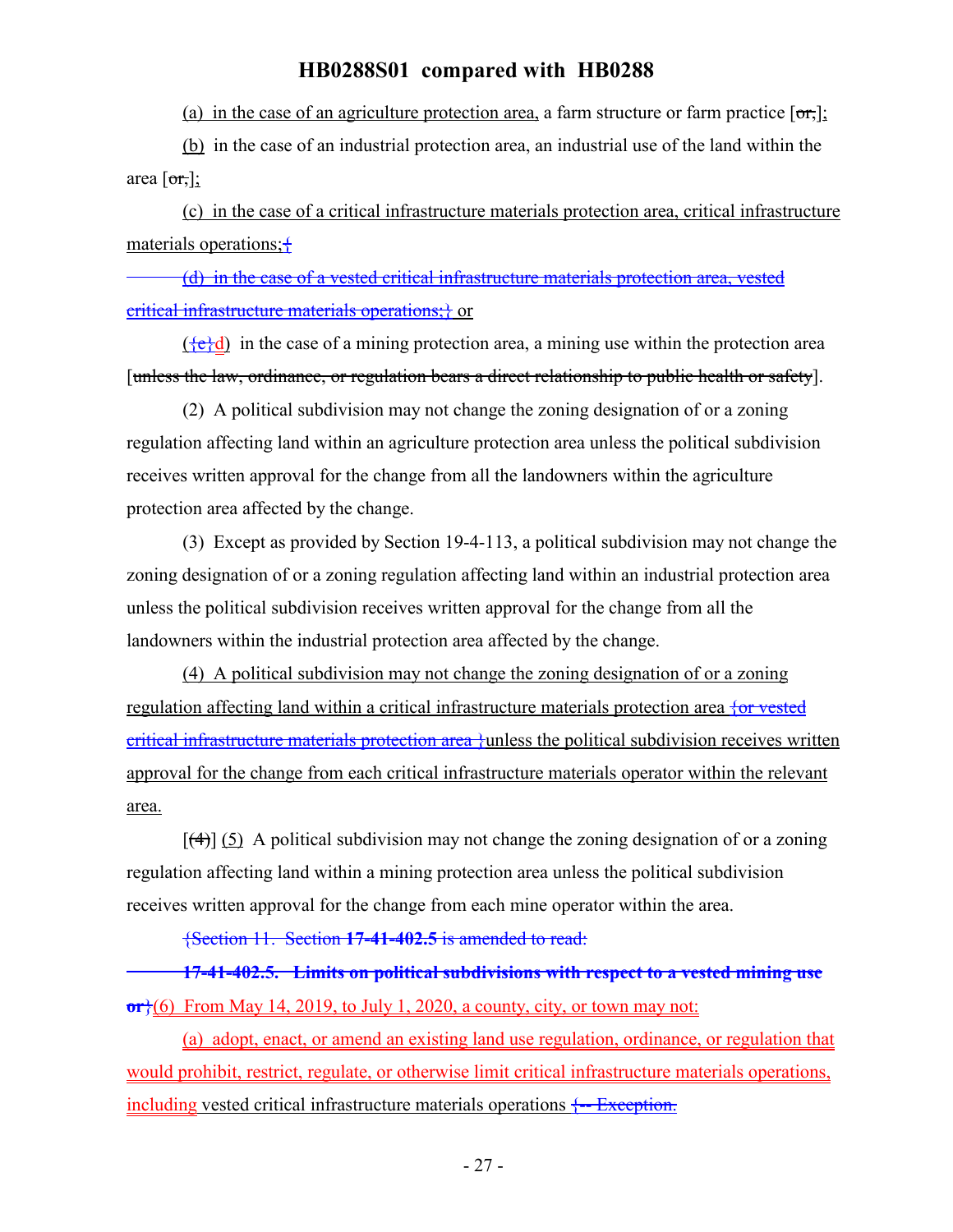(1) A political subdivision may not:

(a) terminate a vested mining use or vested critical infrastructure materials operations, whether by amortization, the exercise of police power, or otherwise;

(b) prohibit, restrict, or otherwise limit a mine operator with a vested mining use or a critical infrastructure materials operator with vested critical infrastructure materials operations from exercising the rights permitted under this chapter;

(c) require, for a vested mining use or vested critical infrastructure materials operations:

(i) a variance;

(ii) a conditional use permit;

(iii) a special exception;

(iv) the establishment or determination of a nonconforming use right; or

(v) any other type of zoning or land use permit; or

(d) prohibit, restrict, limit, or otherwise regulate a vested mining use under a variance, conditional use permit, special exception, or other zoning or land use permit issued before May 12, 2009.

(2) Subsection (1) does not prohibit a political subdivision from requiring a vested mining use or vested critical infrastructure materials operations to comply with the generally applicable, reasonable health and safety regulations and building code adopted by the political subdivision including a drinking water protection zone as defined and limited to [Subsection] Subsections  $19-4-113(4)(a)$  and  $(b)$ .

Section 12}as defined in Section 10-9a-901 or 17-27a-1001; or

(b) initiate proceedings to amend the county's, city's, or town's land use ordinances as described in Subsection 10-9a-509(1)(a)(ii) or  $17-27a-508(1)(a)(ii)$ .

Section 21. Section **17-41-403** is amended to read:

**17-41-403. Nuisances.**

(1)  $[Each]$  A political subdivision shall ensure that any of  $[its]$  the political subdivision's laws or ordinances that define or prohibit a public nuisance exclude from the definition or prohibition:

(a) for an agriculture protection area, any agricultural activity or operation within an agriculture protection area conducted using sound agricultural practices unless that activity or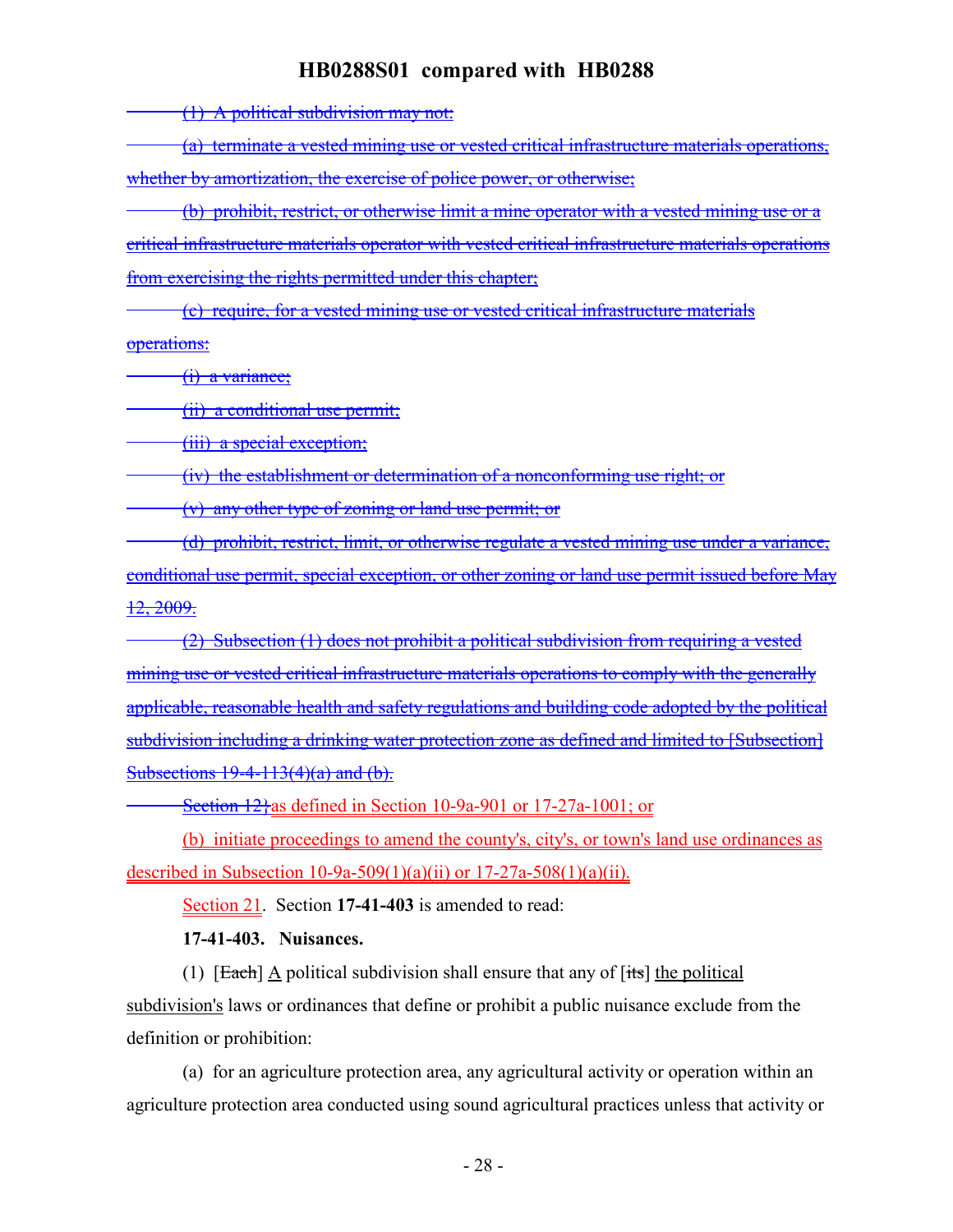operation bears a direct relationship to public health or safety;  $[\sigma r]$ 

(b) for an industrial protection area, any industrial use of the land within the industrial protection area that is consistent with sound practices applicable to the industrial use, unless that use bears a direct relationship to public health or safety[.]; or

(c) for a critical infrastructure materials protection area, any critical infrastructure materials operations on the land within the critical infrastructure materials protection area that is consistent with sound practices applicable to the critical infrastructure materials operations, unless that use bears a direct relationship to public health or safety.

(2) In a civil action for nuisance or a criminal action for public nuisance under Section 76-10-803, it is a complete defense if the action involves agricultural activities and those agricultural activities were:

(a) conducted within an agriculture protection area; and

(b) not in violation of any federal, state, or local law or regulation relating to the alleged nuisance or were conducted according to sound agricultural practices.

(3) (a) A vested mining use undertaken in conformity with applicable federal and state law and regulations is presumed to be operating within sound mining practices.

(b) A vested mining use that is consistent with sound mining practices:

(i) is presumed to be reasonable; and

(ii) may not constitute a private or public nuisance under Section 76-10-803.

(c) A vested mining use in operation for more than three years may not be considered to have become a private or public nuisance because of a subsequent change in the condition of land within the vicinity of the vested mining use.

 $(4)$  (a) A vested critical infrastructure materials operation undertaken in conformity with applicable federal and state law and regulations is presumed to be operating within sound practices.

(b) A vested critical infrastructure materials operation that is consistent with sound practices:

(i) is presumed to be reasonable; and

(ii) may not constitute a private or public nuisance under Section 76-10-803.

(c) A vested critical infrastructure materials operation that is in operation for more than three years may not be considered to have become a private or public nuisance because of a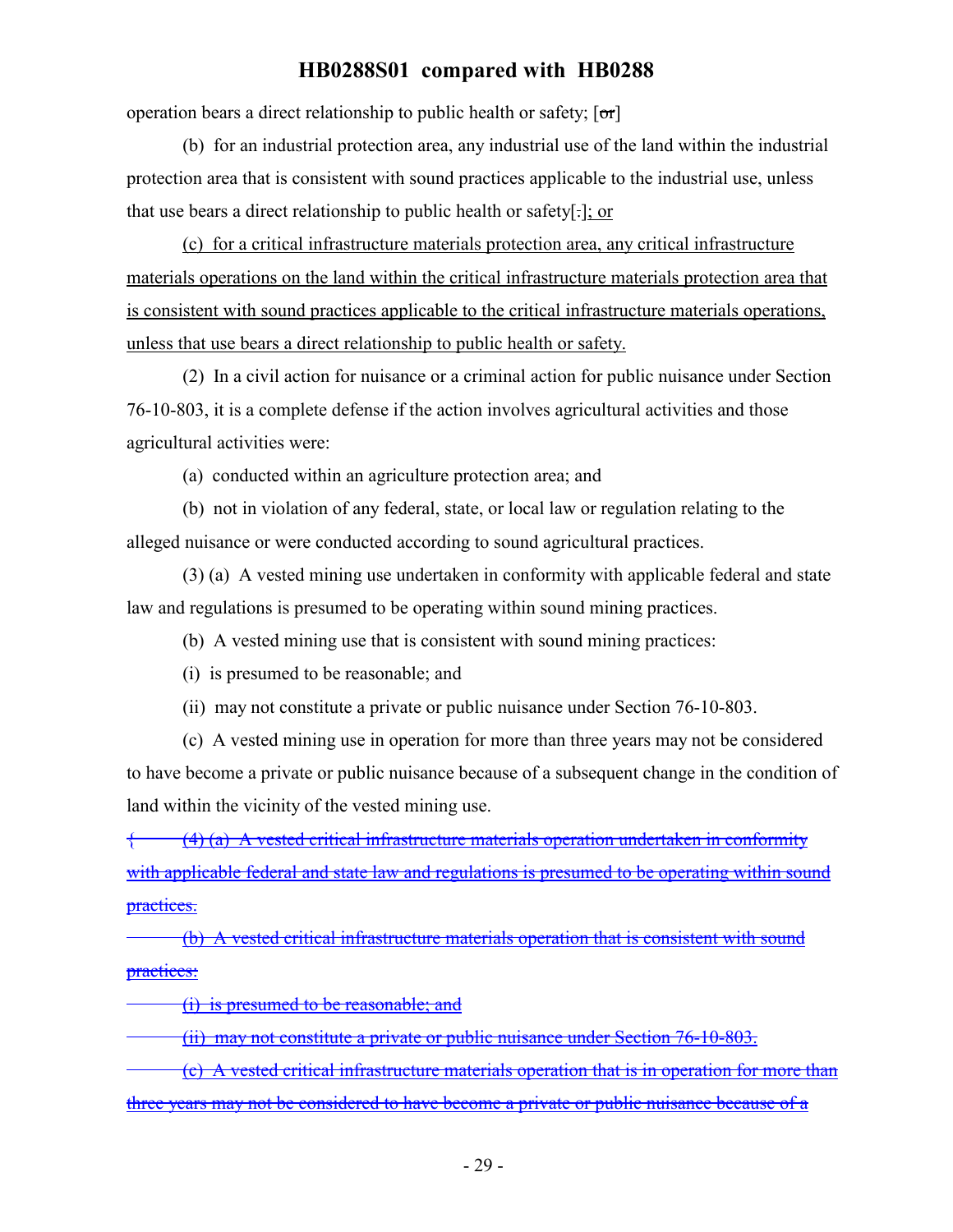subsequent change in the condition of land within the vicinity of the vested critical infrastructure materials operations.

 ${}_{\uparrow}$  { ${}_{\uparrow}$ }(4){ ${}_{\uparrow}$ { $\uparrow$ {5}}} (a) For any new subdivision development located in whole or in part within 300 feet of the boundary of an agriculture protection area, the owner of the development shall provide notice on any plat filed with the county recorder the following notice:

### "Agriculture Protection Area

This property is located in the vicinity of an established agriculture protection area in which normal agricultural uses and activities have been afforded the highest priority use status. It can be anticipated that such agricultural uses and activities may now or in the future be conducted on property included in the agriculture protection area. The use and enjoyment of this property is expressly conditioned on acceptance of any annoyance or inconvenience which may result from such normal agricultural uses and activities."

(b) For any new subdivision development located in whole or in part within 1,000 feet of the boundary of an industrial protection area, the owner of the development shall provide notice on any plat filed with the county recorder the following notice:

#### "Industrial Protection Area

This property is located in the vicinity of an established industrial protection area in which normal industrial uses and activities have been afforded the highest priority use status. It can be anticipated that such industrial uses and activities may now or in the future be conducted on property included in the industrial protection area. The use and enjoyment of this property is expressly conditioned on acceptance of any annoyance or inconvenience which may result from such normal industrial uses and activities."

(c) For any new subdivision development located in whole or in part within 1,000 feet of the boundary of a critical infrastructure materials protection area  $\frac{1}{2}$  or vested critical infrastructure materials protection area<sup>}</sup>, the owner of the development shall provide notice on any plat filed with the county recorder the following notice:

### "Critical Infrastructure Materials Protection Area

This property is located in the vicinity of an established critical infrastructure materials protection area in which critical infrastructure materials operations have been afforded the highest priority use status. It can be anticipated that such operations may now or in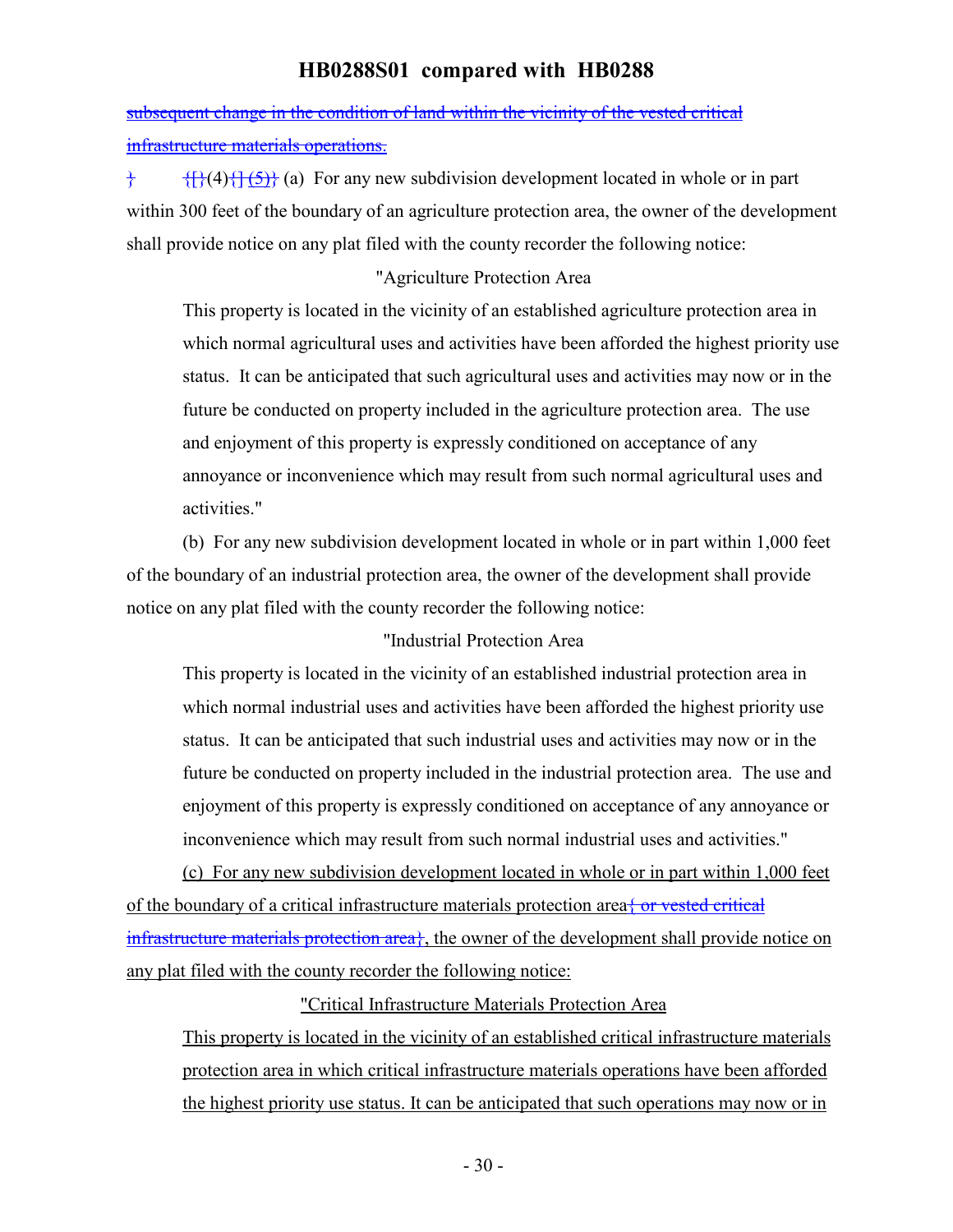the future be conducted on property included in the critical infrastructure materials protection area. The use and enjoyment of this property is expressly conditioned on acceptance of any annoyance or inconvenience which may result from such normal critical infrastructure materials operations."

 $[\text{e}(\text{e})]$  (d) For any new subdivision development located in whole or in part within 1,000 feet of the boundary of a mining protection area, the owner of the development shall provide notice on any plat filed with the county recorder the following notice:

"This property is located within the vicinity of an established mining protection area in which normal mining uses and activities have been afforded the highest priority use status. It can be anticipated that the mining uses and activities may now or in the future be conducted on property included in the mining protection area. The use and enjoyment of this property is expressly conditioned on acceptance of any annoyance or inconvenience that may result from the normal mining uses and activities." Section {13}22. Section **17-41-404** is amended to read:

#### **17-41-404. Policy of state agencies.**

[Each] A state agency shall encourage the continuity, development, and viability of agriculture within agriculture protection areas [and], industrial uses with industrial protection areas, and critical infrastructure materials operations within critical infrastructure protection areas by:

(1) not enacting rules that would impose unreasonable restrictions on farm structures or farm practices within the agriculture protection area  $\sigma$ , on industrial uses and practices within the industrial protection area, or on critical infrastructure materials operations with a critical infrastructure materials protection area, unless those laws, ordinances, or regulations bear a direct relationship to public health or safety or are required by federal law; and

(2) modifying existing rules that would impose unreasonable restrictions on farm structures or farm practices within the agriculture protection area  $[\sigma \tau]$ , on industrial uses and activities within the industrial protection area, or on critical infrastructure materials operations within a critical infrastructure materials protection area, unless those laws, ordinances, or regulations bear a direct relationship to public health or safety or are required by federal law.

Section  $\frac{14}{23}$ . Section 17-41-405 is amended to read:

#### **17-41-405. Eminent domain restrictions.**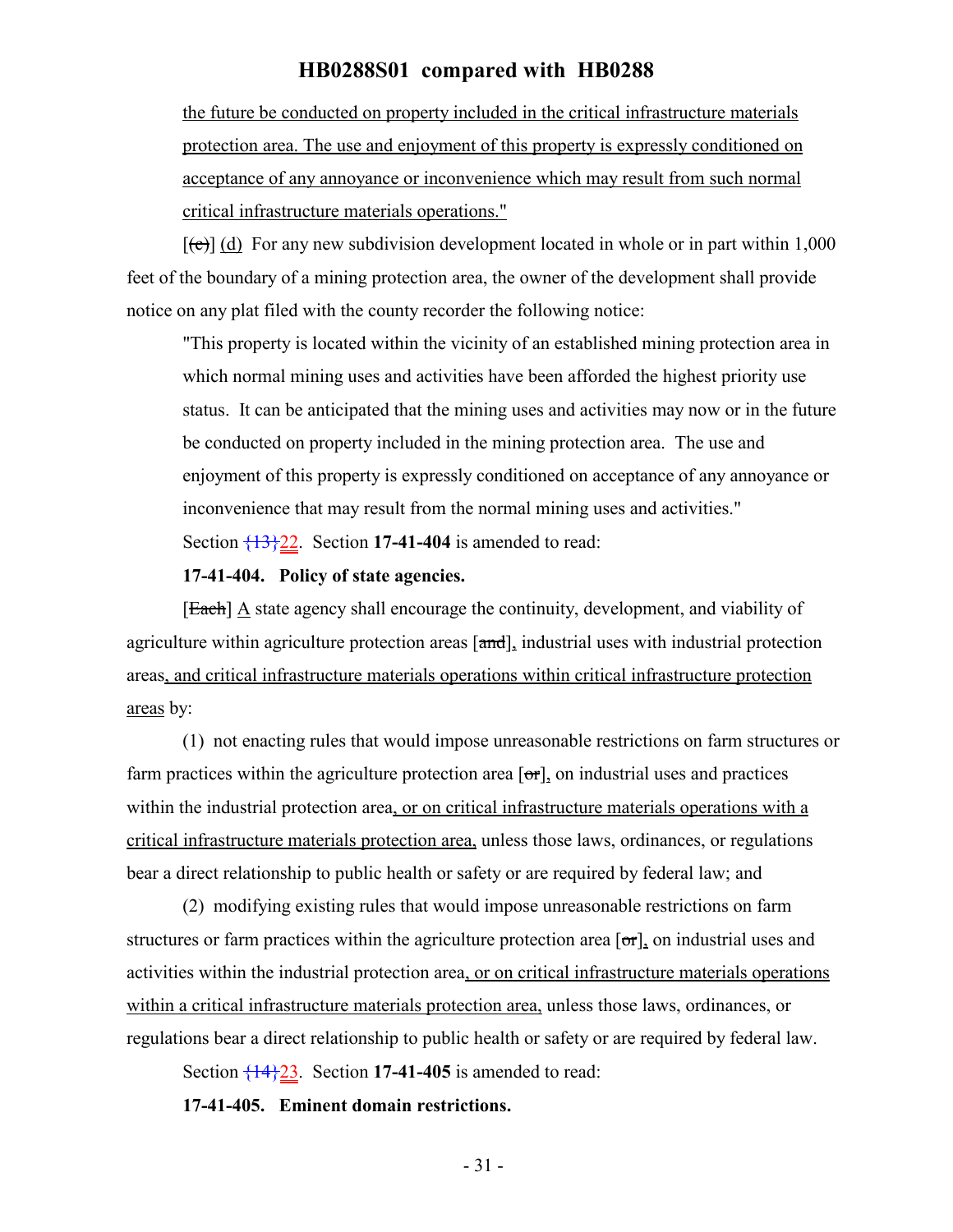(1) A political subdivision having or exercising eminent domain powers may not condemn for any purpose any land within an agriculture protection area that is being used for agricultural production [or any], land within an industrial protection area that is being put to an industrial use, or land within a critical infrastructure materials protection area, unless [it has obtained] the political subdivision obtains approval, according to the procedures and requirements of this section, from the applicable legislative body and the advisory board.

(2) Any condemnor wishing to condemn property within an agriculture protection area [or], industrial protection area, or critical infrastructure materials protection area shall file a notice of condemnation with the applicable legislative body and the [agriculture protection area or industrial] relevant protection area's advisory board at least 30 days before filing an eminent domain complaint.

(3) The applicable legislative body and the advisory board shall:

(a) hold a joint public hearing on the proposed condemnation at a location within the county in which the [agriculture protection area or industrial] relevant protection area is located;

(b) publish notice of the time, date, place, and purpose of the public hearing:

(i) in a newspaper of general circulation within the [agriculture protection area or industrial] relevant protection area<sup>[, as the case may be]</sup>; and

(ii) on the Utah Public Notice Website created in Section 63F-1-701; and

(c) post notice of the time, date, place, and purpose of the public hearing in five conspicuous public places, designated by the applicable legislative body, within or near the [agriculture protection area or industrial] relevant protection area<sup>[</sup>, as the case may be].

(4) (a) If the condemnation is for highway purposes or for the disposal of solid or liquid waste materials, the applicable legislative body and the advisory board may approve the condemnation only if there is no reasonable and prudent alternative to the use of the land within the agriculture protection area  $[\sigma_{\text{r}}]$ , industrial protection area, or critical infrastructure materials protection area for the project.

(b) If the condemnation is for any other purpose, the applicable legislative body and the advisory board may approve the condemnation only if:

(i) the proposed condemnation would not have an unreasonably adverse effect upon the preservation and enhancement of: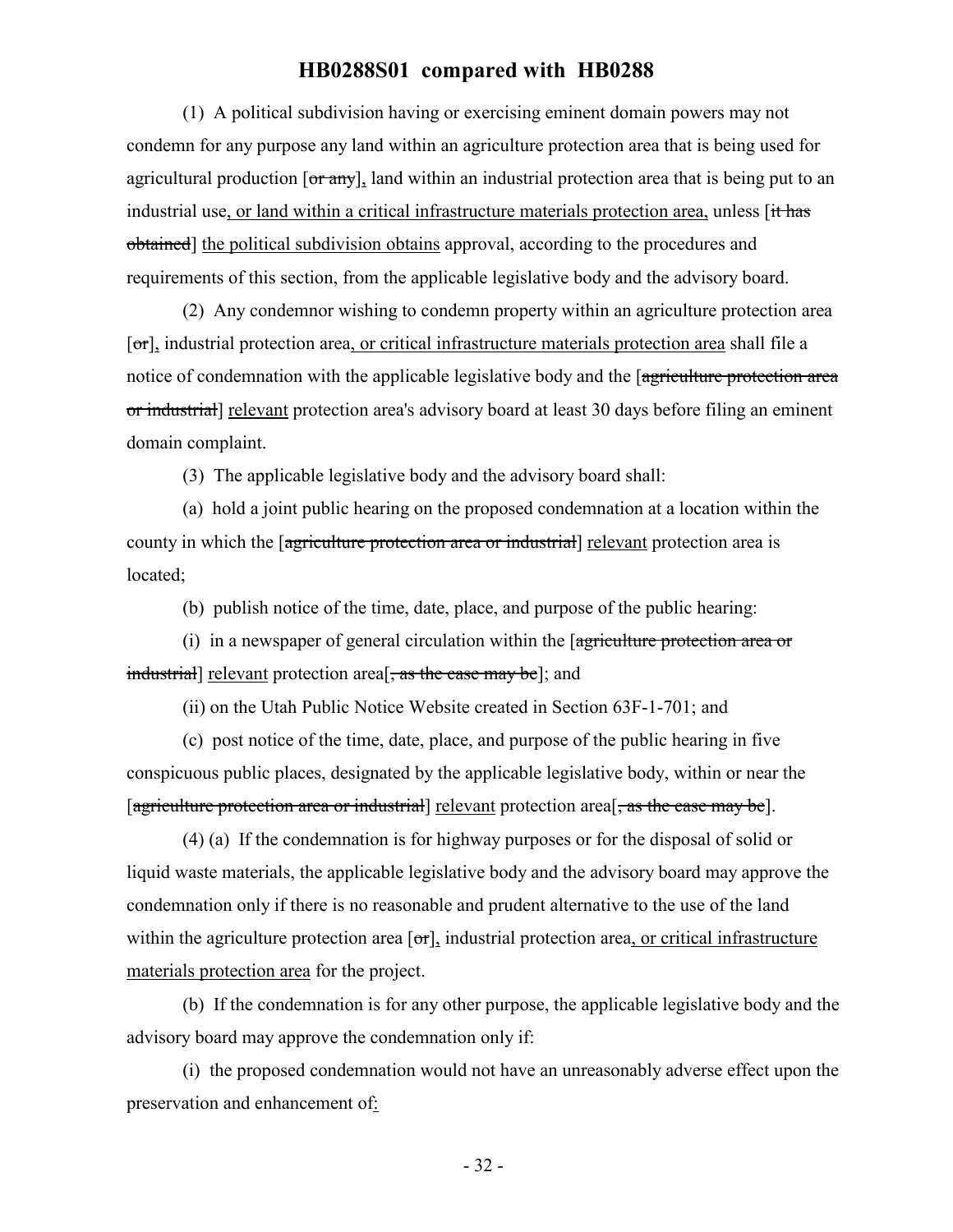(A) agriculture within the agriculture protection area  $\lceil \sigma r \sigma f \rceil$ ;

(B) the industrial use within the industrial protection area; or

(C) critical infrastructure materials operations within the critical infrastructure materials protection area; or

(ii) there is no reasonable and prudent alternative to the use of the land within the [agriculture protection area or industrial] the relevant protection area for the project.

(5) (a) Within 60 days after receipt of the notice of condemnation, the applicable legislative body and the advisory board shall approve or reject the proposed condemnation.

(b) If the applicable legislative body and the advisory board fail to act within the 60 days or such further time as the applicable legislative body establishes, the condemnation shall be considered rejected.

(6) The applicable legislative body or the advisory board may request the county or municipal attorney to bring an action to enjoin any condemnor from violating any provisions of this section.

Section  $\frac{15}{24}$ . Section 17-41-406 is amended to read:

#### **17-41-406. Restrictions on state development projects.**

(1) [Each] A state agency that plans any development project that might affect land within an agriculture protection area  $\sigma$ , industrial protection area, or critical infrastructure materials protection area, shall submit [its] the state agency's development plan to:

(a) the advisory board of the [agriculture protection area or industrial] relevant protection area<sup>[, respectively]</sup>; and

(b) in the case of an agriculture protection area, the commissioner of agriculture and food.

(2) The commissioner of agriculture and food, in the case of an agriculture protection area, and the advisory board shall:

(a) review the state agency's proposed development plan; and

(b) recommend any modifications to the development project that would protect the integrity of the agriculture protection area  $[\sigma_{\tau}]$ , industrial protection area, or critical infrastructure materials protection area, as the case may be, or that would protect the agriculture protection area from nonfarm encroachment  $[\sigma_{\tau}]$ , the industrial protection area from nonindustrial encroachment, or the critical infrastructure materials protection area from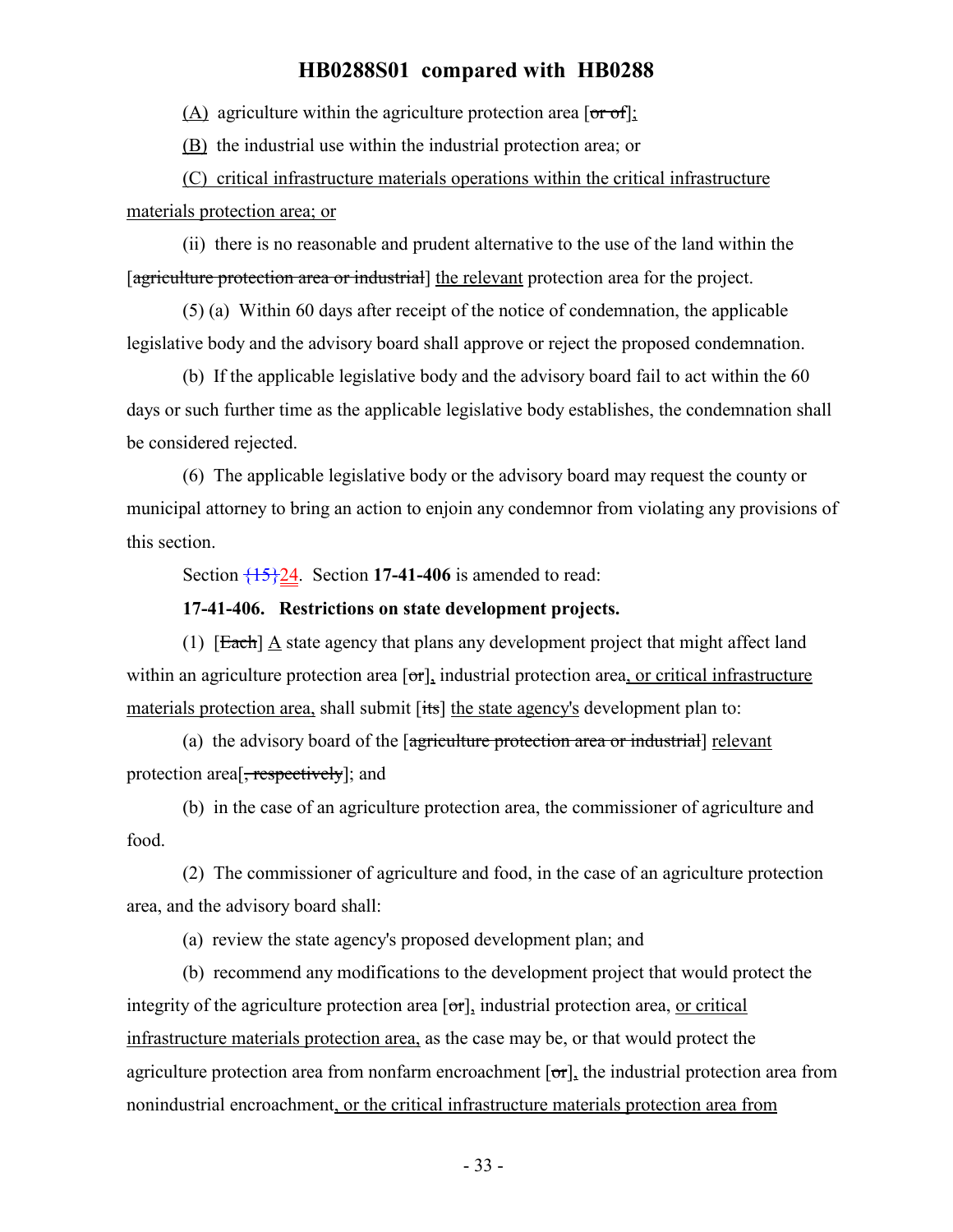encroachment of uses unrelated to critical infrastructure materials operations.

(3) [Each] A state agency and political subdivision of the state that designates or proposes to designate a transportation corridor shall:

(a) consider:

(i) whether the transportation corridor would:

(A) be located on land that is included within an agriculture protection area; or

(B) interfere with agriculture production activities on land within an agriculture protection area; and

(ii) each other reasonably comparable alternative to the placement of the corridor on land within an agriculture protection area; and

(b) make reasonable efforts to minimize or eliminate any detrimental impact on agriculture that may result from the designation of a transportation corridor.

{ Section 16. Section **17-41-601** is enacted to read:

**Part 6. Vested Critical Infrastructure Materials Operations**

**17-41-601. Vested critical infrastructure materials operations -- Conclusive presumption.**

(1) (a) Critical infrastructure materials operations are conclusively presumed to be a vested critical infrastructure materials operations if the critical infrastructure materials operations existed or was conducted or otherwise engaged in before a political subdivision prohibits, restricts, or otherwise limits the critical infrastructure materials operations.

(b) A person claiming that a vested critical infrastructure materials operations has not been established has the burden of proof to show by clear and convincing evidence that the vested critical infrastructure materials operations has not been established.

(2) A vested critical infrastructure materials operations:

(a) runs with the land; and

(b) may be changed to another critical infrastructure materials operations without losing its status as a vested critical infrastructure materials operations.

(3) (a) A critical infrastructure materials operator with vested critical infrastructure materials operations shall file a declaration for recording in the office of the recorder of the county in which the vested critical infrastructure materials operations is located.

(b) A declaration under Subsection (3)(a) shall: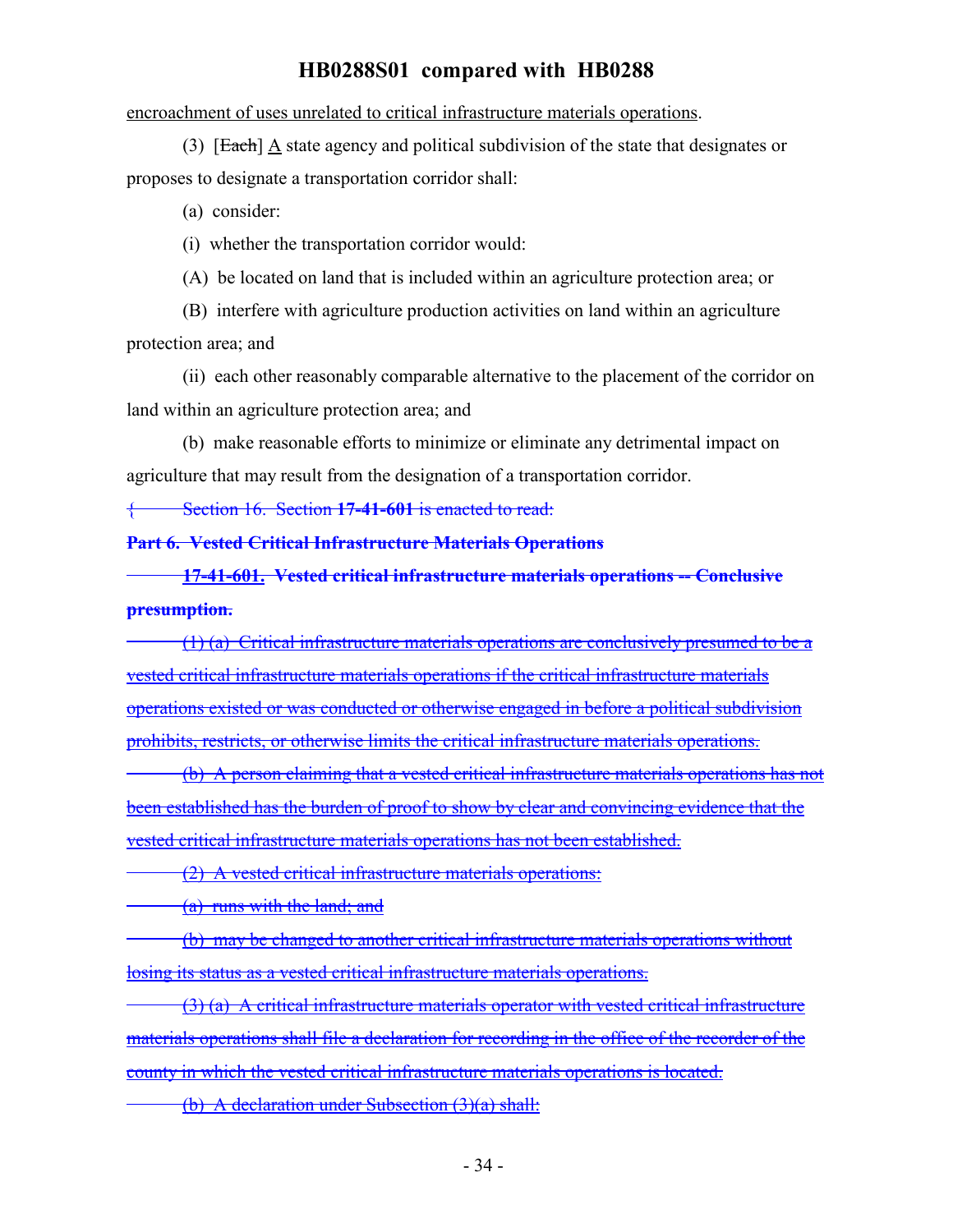(i) contain a legal description of the land included within the vested critical infrastructure materials operations; and

(ii) provide notice of the vested critical infrastructure materials operations.

Section 17. Section **17-41-602** is enacted to read:

**17-41-602. Rights of a critical infrastructure materials operator with a vested critical infrastructure materials operations -- Expanding vested critical infrastructure materials operations.**

(1) Notwithstanding a political subdivision's prohibition, restriction, or other limitation on a critical infrastructure materials operations adopted after the establishment of the critical infrastructure materials operations, the rights of a critical infrastructure materials operator with vested critical infrastructure materials operations include the right to:

(a) progress, extend, enlarge, grow, or expand the vested critical infrastructure materials operations to land that the critical infrastructure materials operator owns or controls;

(b) expand the vested critical infrastructure materials operations to any new land that is contiguous and related in critical infrastructure materials to surface or subsurface land that the critical infrastructure materials operator already owns or controls;

(c) use, operate, construct, reconstruct, restore, extend, expand, maintain, repair, alter, substitute, modernize, upgrade, and replace equipment, processes, facilities, and buildings on any surface or subsurface land that the critical infrastructure materials operator owns or controls;

(d) increase production or volume, alter the method of excavating or extracting, and process a different or additional critical infrastructure material than previously owned on any surface or subsurface land that the critical infrastructure operator owns or controls; and

(e) discontinue, suspend, terminate, deactivate, or continue and reactivate, temporarily or permanently, all or any part of the critical infrastructure operations.

 $(2)$  (a) As used in this Subsection (2), "applicable legislative body" means the legislative body of each:

(i) county in whose unincorporated area the new land to be included in the vested critical infrastructure materials operations is located; and

(ii) municipality in which the new land to be included in the vested critical infrastructure materials operations is located.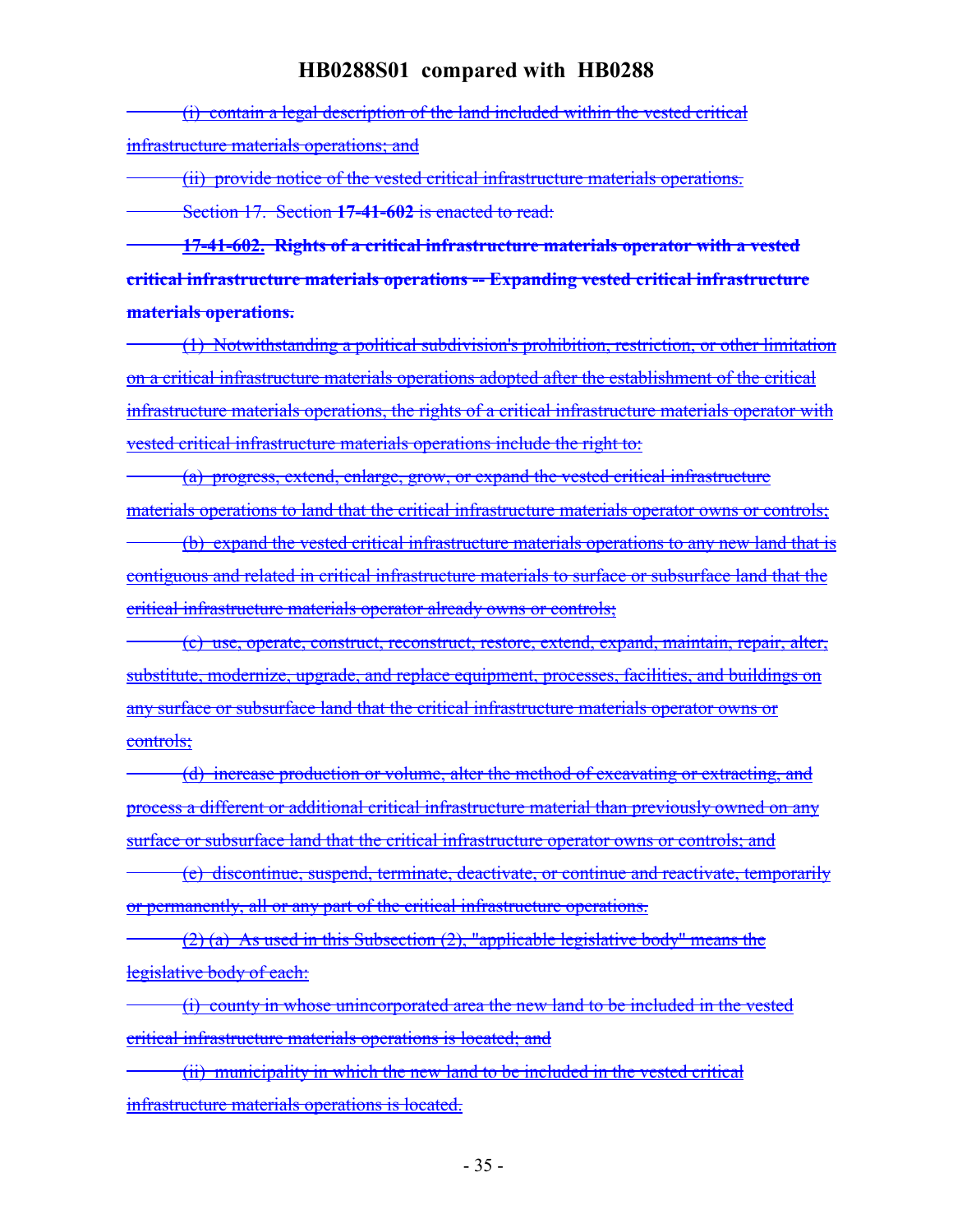(b) A critical infrastructure materials operator with a vested critical infrastructure materials operations is presumed to have a right to expand the vested critical infrastructure materials operations to new land.

(c) Before expanding a vested critical infrastructure materials operations to new land:

(i) the applicable legislative body shall request a copy of the applicable Division of Air Quality approval order; and

(ii) a critical infrastructure materials operator shall provide written notice:

(A) of the critical infrastructure materials operator's intent to expand the vested critical infrastructure materials operations; and

(B) to each applicable legislative body.

(d) (i) An applicable legislative body shall:

 $(A)$  hold a public meeting or hearing at its next available meeting that is more than 10 days after receiving the notice under Subsection (2)(c); and

(B) provide to each owner of the surface estate of the new land reasonable, advance, written notice of the intended expansion of the vested mining use and the public meeting or hearing.

(ii) A public meeting or hearing under Subsection  $(2)(d)(i)$  serves to provide sufficient public notice of the critical infrastructure materials operator's intent to expand the vested critical infrastructure materials operations to the new land.

(e) After the public meeting or hearing under Subsection  $(2)(d)(ii)$ , a critical infrastructure materials operator may expand a vested critical infrastructure materials operation to new land without any action by an applicable legislative body, unless:

(i) there is clear and convincing evidence in the record that the expansion to new land will imminently endanger the public health, safety, and welfare; or

(ii) the expansion is contrary to the Division of Air Quality approval order.

(3) If a critical infrastructure materials operator expands a vested critical infrastructure materials operations to new land, as authorized under this section:

(a) the critical infrastructure materials operator's rights under the vested critical infrastructure materials operations with respect to land on which the vested critical infrastructure materials use occurs apply with equal force after the expansion to the new land; and